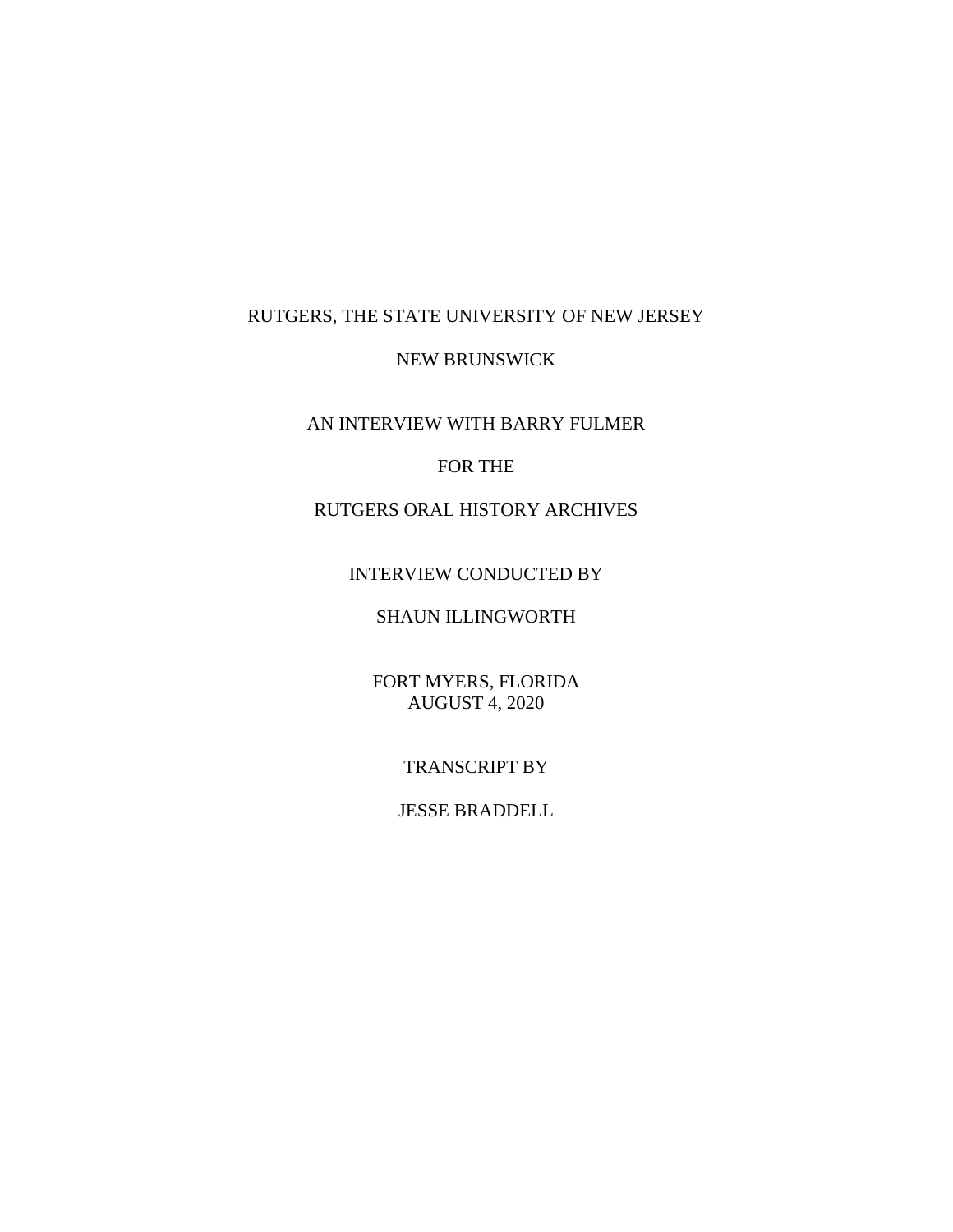Shaun Illingworth: This begins an oral history interview with Barry Fulmer, on August 4, 2020, with Shaun Illingworth. I am currently in Hightstown, New Jersey. Would you mind telling us where you are right now?

Barry Fulmer: Sure. I'm in my home in Fort Myers, Florida, which is actually South Fort Myers, just about two miles from Sanibel Island, almost on the Gulf of Mexico. It's nice and sunny and about ninety degrees and no hurricane.

SI: Okay. First, can you tell me where and when you were born?

BF: Sure. I was born in Newark, New Jersey, in Beth Israel Hospital on October 28, 1947.

SI: For the record, can you tell me your parents' names?

BF: Sure. Mildred Halverstein Fulmer, and my father's name was Joseph Fulmer.

SI: Now, starting with your father's side of the family, do you know anything about the family history, maybe if there is an immigration story on that side of the family?

BF: I know very little because, frankly, my father died when I was not even twelve years old. He was only about forty. He died of a heart attack, 1959. So, we never really had a chance to talk very much about family history. Whatever information I got was mostly from my mother. Again, we didn't talk very much about ancestry. I don't know how accurate this is, but I do recall at some point learning or being told that my paternal grandfather had been in the czar's army during World War I. At some point, the family on my father's side came to this country. I think they settled in Philadelphia for a while. I don't know the exact details.

My mother's side of the family came from Romania and Austria in the early part of the twentieth century. My maternal grandparents were married very young, I believe when they were in this country, but, again, family history was not something that we talked about very much. My father and mother met when my father was in the military at Fort Monmouth during World War II. He had been drafted as were so many American males at the time. He managed to work his way up to a sergeant before he was discharged at the end of the war. My mother was working in a civilian capacity, I think in some secretarial or clerical capacity. That's how they met in 1942 or maybe before '42. They married, and, again, I was born five years after they were married.

SI: Do you know if your father went overseas?

BF: No, he didn't. I mean, he did travel in the military during the war to various places across the country. I know that. I don't know exactly where. They both traveled together. His being in the military, maybe he was sent to other bases across the country, but, no, he was never overseas. He certainly was never in combat.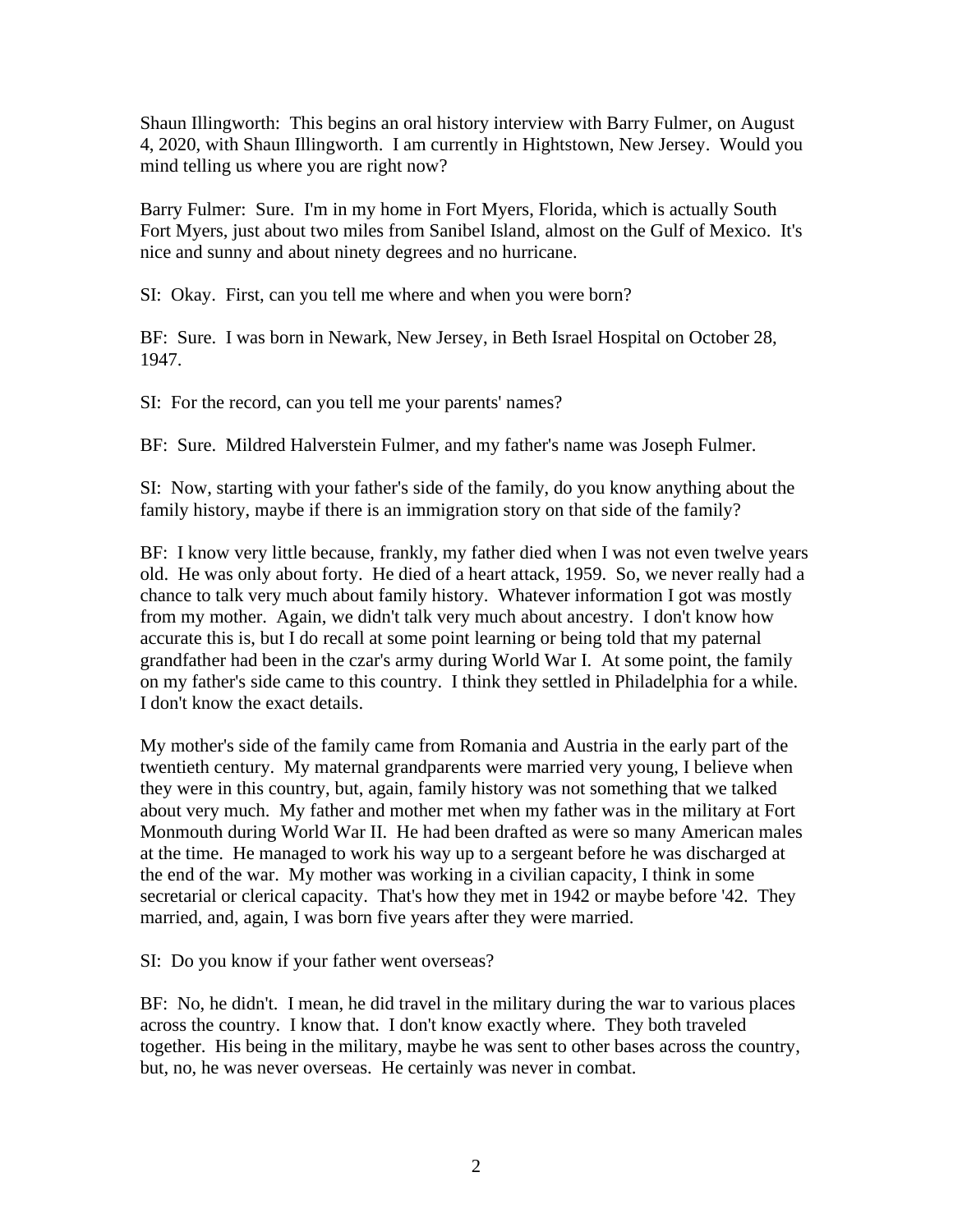SI: Do you know what he was doing in Fort Monmouth? Was he part of a project, or was he just part of the cadre?

BF: No, I don't know. As I said, if he had lived as I had grown older, we might have had more conversations. I was not of a mind when I was that young to inquire what he did, what his responsibilities were, and all that sort of thing. It would've been interesting. I would've liked to have known that. I always regret that I never did. I just know that he made his way up to sergeant. He might have been doing something in the Quartermaster Corps, quartermaster section, but I don't have any details of what he did while he was in the Army.

SI: Your mother worked there in a civilian capacity. Do you know if she had any other jobs earlier in her life before she got married?

BF: I don't know. She graduated high school. I know she spent some summers along the Jersey Shore, Bradley Beach, Deal, in that area of Monmouth County, with my father. I'm sorry. What was your question again?

SI: I asked if your mother had other jobs before she got married.

BF: I don't know. She graduated from Snyder High School in Jersey City. I understand she had very good grades, but her parents did not have the means to send her to college and maybe, at that time, that wasn't something that most women considered, but I'm sorry that she didn't get to go.

SI: What about your father? After the war, did he use the GI Bill?

BF: No, no, he did not take advantage of college. He was interested in going into business. Members of his family, uncles, were businessmen. In particular, one uncle had what you might call a family business as a wholesaler. He was into selling electric appliances, electric lighting, those sorts of things in Newark, New Jersey. He had a very good business. He was very successful, but he did hire other members of the family to work there, including my father for a little bit.

SI: What part of Newark did they settle in?

BF: Let me see. My parents didn't live in Newark. They lived in Jersey City, yes. One of my uncles owned the business in Newark, but none of them, as far as I can recall, lived in Newark. I mean, they didn't grow up with Philip Roth from Weequahic, but my parents settled in Jersey City and that's where I grew up the first seven years of my life.

SI: Do you have any siblings?

BF: Yes, I do. I have two younger siblings. They both still live in New Jersey, Central and Northern New Jersey. Barbara is the older one, Robin is the younger one, and they have their families, who live in New Jersey and Brooklyn, New York.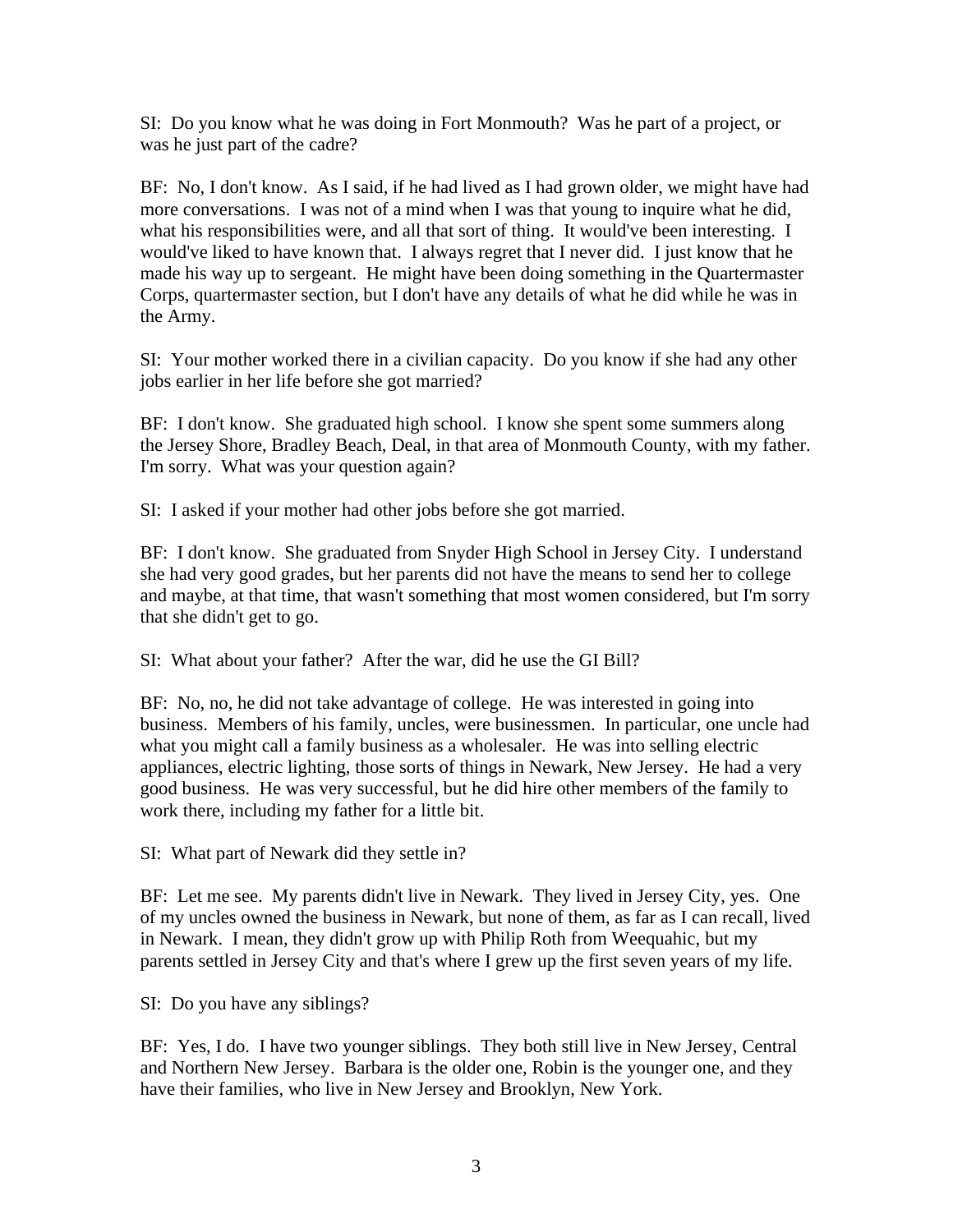SI: Can I just pause for one second?

BF: Sure.

[RECORDING PAUSED]

SI: You lived the first seven years of your life in Jersey City.

BF: Correct.

SI: Do you recall anything about that period of your life?

BF: Growing up in Jersey City, well, I went to first grade in Jersey City. We left the apartment that we had on Fairview Avenue because, unfortunately, there was a fire in our apartment. Fortunately, we weren't hurt. We got out, but it kind of destroyed the apartment. We wound up--it was 1954 and it was me and my oldest sister, who had been just born--born in 1951, excuse me--and my parents--we moved in with my mother's sister and brother-in-law, my aunt and uncle, who also lived in Jersey City at the time. We stayed with them, I think, for a month or two, and then my parents wound up looking for a home in the "suburbs" and wound up in 1954 buying a home in Springfield, New Jersey and moved there. Other than that, I don't have any real great remembrances of what it was like growing up in Jersey City.

SI: Okay, what was your father doing for a living then? Was he still working for his uncle?

BF: At some point, he left. I don't remember what the circumstances were. I think he wanted to go out on his own. He opened up a similar business. I'm trying to remember where it was. I think in Union, New Jersey, a retail business, selling lighting, going to other businesses to see if he could sell them lighting appliances, that sort of thing. He had that for a few years before he died.

SI: Did your mother work outside the home?

BF: She did not at that time. In 1955, my younger sister Robin was born, and so she pretty much stayed home taking care of the three of us.

SI: When you moved to Springfield, what was the neighborhood you moved to like?

BF: It was certainly residential. Springfield was a suburb of Newark, and a lot of the homes were like ours, a split level. I would say middle class. It was a developing town. There still was farmland. We lived at the end of a corner, and beyond our house was a large field, which at some point had been part of a nursery and I imagine it was farmed at some point. Other parts of the town were still farmland and/or nurseries. They're all gone, of course, by now. They're all homes or condos or whatever. But the town then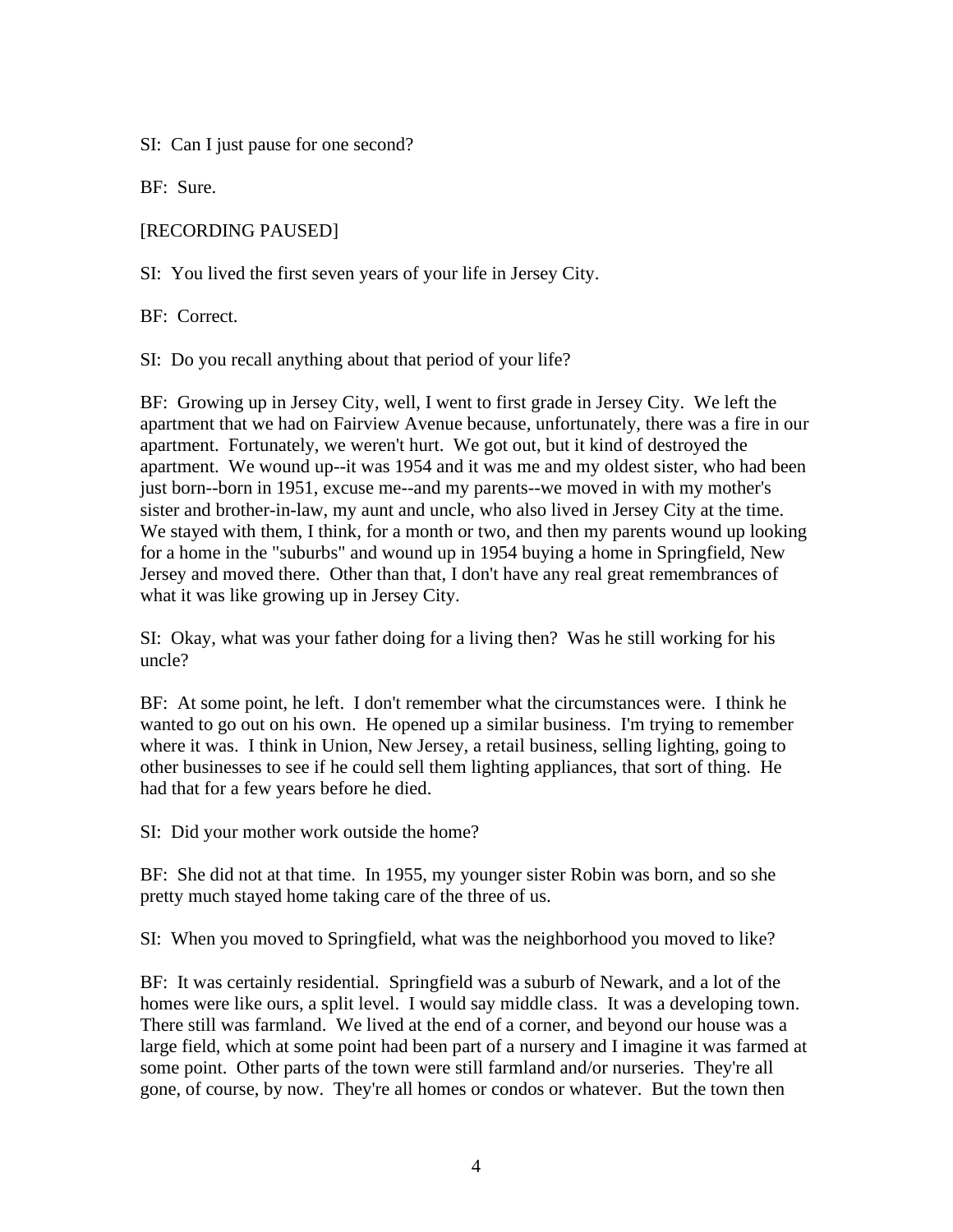was still developing. I recall, from some other information I had, that maybe there were about seven thousand people in Springfield in the 1950s. The population significantly increased over the next ten, twenty, thirty years.

There were two elementary schools, one regional high school, Jonathan Dayton Regional High School. In the mid-'50s, the school district built a middle school--junior high school, we called it--grades six, seven and eight, Florence M. Gaudineer, named after a long-term nurse, I think, in the district. When I entered elementary school, I went to one of the older elementary schools, Chisolm. I forget the first name of the school, Edward Chisolm [Raymond Chilsolm], something like that, in Springfield. I went there for about a year until a new school closer to my home, Edward V. Walton, was built, grades kindergarten through fifth. I believe it was fifth grade. I started there afterward, finished in '55-ish, yes.

SI: What did you think about these early educational experiences in Springfield?

BF: What did I think about early education experience? Well, I liked school. I was always a good student. I wasn't a straight "A" student, but I wasn't a "C" student either. I was in between. I liked some of my teachers, some of my teachers a lot. What can I say, growing up in the '50s? What can I say? The '50s were not known for a lot of excitement politically, socially. That didn't come later until the '60s, really. I just remember that we did have, which we don't have today, air raid drills because it was the time of the Cold War. Periodically, maybe every two months or three months, teachers and administrators would march students into the hallways, and actually I think we may have had to kneel down to the ground with our heads against the wall and our hands over our heads like this [covers head], which wasn't going to give you much protection in case of a nuclear war, but that's what they did back then in the '50s for school kids, or at least that's what I remember going through in elementary school in the '50s. Other than that, I can remember I had teachers that I liked, teachers maybe I wasn't so crazy about, but nothing in particular.

SI: It's interesting. A lot of folks of your generation remember the air raid drills, the duck-and-cover type thing. Do you remember being scared at the time? Was it something that concerned you, or was it just something you did?

BF: Something that we did. I don't remember any of my teachers or school administrators, nor my parents, telling me why this was going on, why we did this. Maybe there was some talk of the Russians being bad or something like that, talk about how Communism was bad but very minimal. I mean, they just didn't get into that. I will tell you, and this is nothing to be secretive about, my father was an Eisenhower Republican, disliked FDR [Franklin D. Roosevelt]. I remember him making some remark about FDR, which I disagreed with as I grew older, but that was his opinion, his right. My mother was an Adlai Stevenson Democrat, and they loved each other very dearly. I don't remember them arguing about really much of anything. Politics, I mean, she had her view, he had his view, and that was that. [Editor's Note: Dwight D. Eisenhower defeated Adlai Stevenson in the presidential elections of 1952 and 1956.]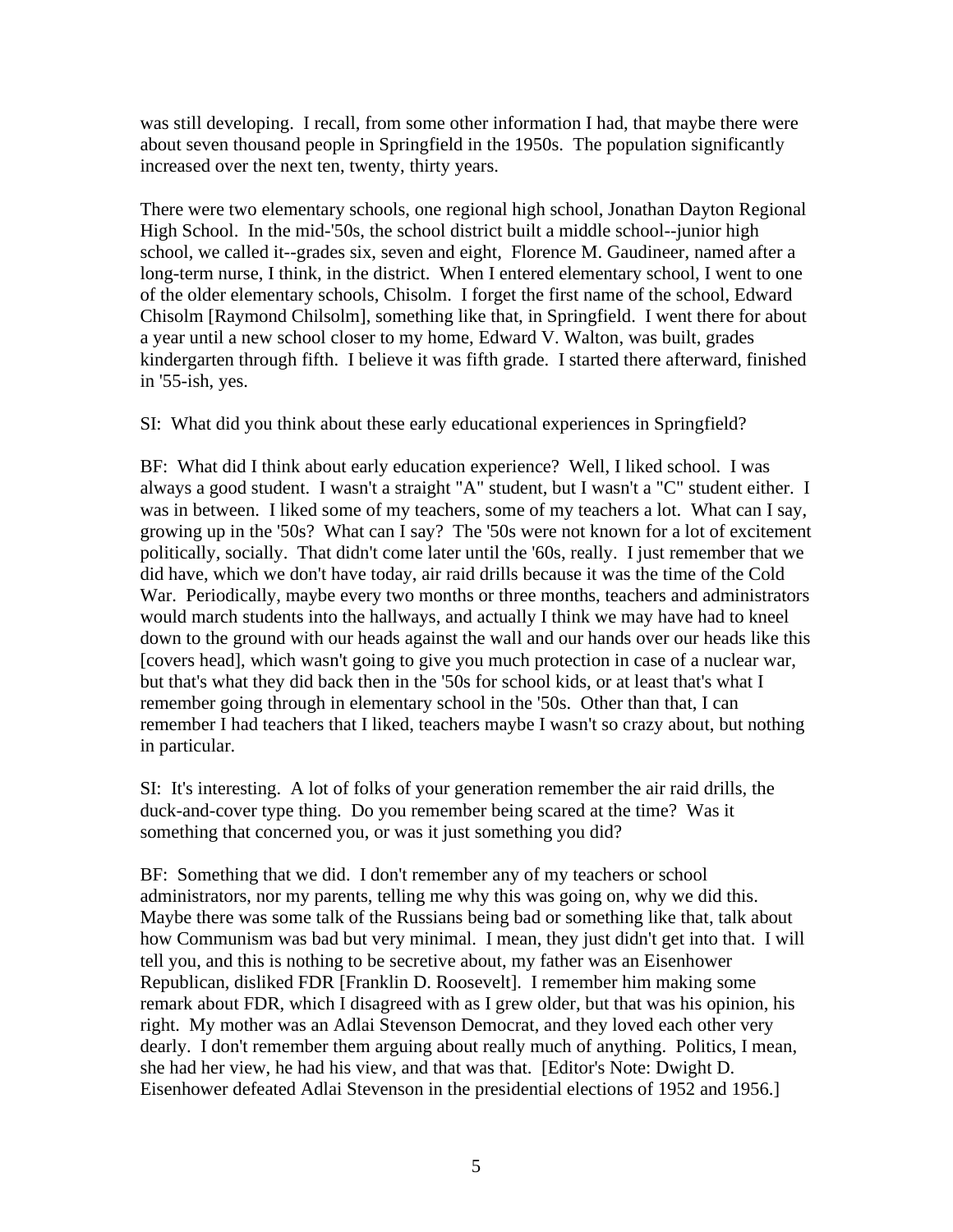I remember Stevenson had a political campaign rally in 1956 in Jersey City, after we had already moved to Springfield. I remember my parents driving by it. We went to see it. I remember, there was Stevenson maybe 150 feet away in a car or something like that. My father said, "Oh, that's Adlai Stevenson. He's running for president." But there weren't any comments about good, bad, pro or con, or anything like that. I remember, sometimes when I went somewhere with my father, wearing an "I Like Ike" button in '56, but, again, there was no discussion in our family about politics.

SI: Did religion play any role in your life growing up?

BF: Yes, they were both Jewish, and I did attend Jewish religion school, Hebrew School, in '54 through '60. Springfield had one synagogue. It was a Conservative synagogue. It was in what had been a former farmhouse, I think, which was eventually torn down, and a new building was built, 1959, '60, something like that. But, yes, that was my early religious education.

SI: Again, looking at the neighborhood and the larger community, was there a mixture of Christians and Jews, people from different ethnic backgrounds?

BF: Well, yes.

SI: What was it like?

BF: I mean, there was a very--I never took a census. I don't know what the numbers were. I think that you probably had more Jews moving in, especially after the riots in '67 in Newark. A lot of Jews who lived in Newark, including my wife's family, moved to Springfield. Actually, there's another reason why they moved, not because of the riots. But there was some migration into Springfield, which gained a larger Jewish population because other synagogues were built in Springfield in the early '60s and mid-'60s. Let me just try to think about what else I was going to say. Ethnicity, most of the community was non-Jewish, Catholic, Protestant, but there was a significant minority Jewish population. There also was a Black population, which was pretty much located in one part of town in a three-block area of middle-class homes, split levels, I remember.

Jumping ahead a little bit, I, for a very short time, had an amateur radio license. I had friends who were into amateur radio. This was going into high school in the early '60s. But I will never forget that one of the persons that I became friendly with, who was in the amateur radio community so-to-speak, was a Black man who lived in the Black area of town, who was blind, and he had had a license that was more advanced than the one that I had, a very nice guy, very friendly. I'd go over to his home. We'd talk about amateur radio. I don't know what happened to him, unfortunately. I think he was handicapped in a wheelchair also but was very smart. I was very impressed. Although there wasn't really, not unlike in other places, there wasn't a lot of interaction between the Black community and the non-Black community; it just was there. We didn't have segregation in our schools, of course. By the time I went to school, it was way after 1954, and there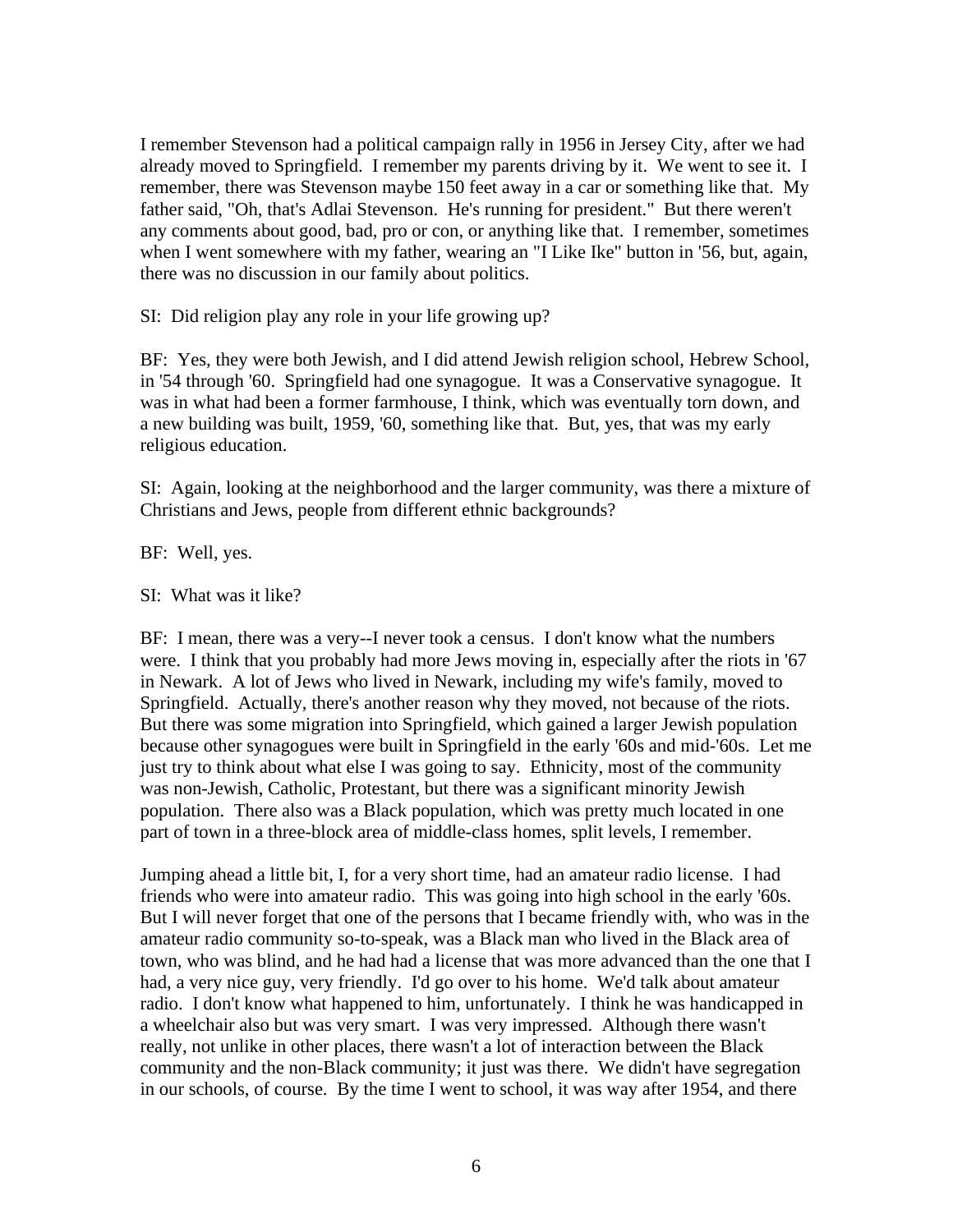were some Black kids in the schools but a very small number. [Editor's Note: In *Brown v. Board of Education of Topeka* (1954), the Supreme Court ruled that racial segregation of children in public schools was unconstitutional.] I seem to remember one kid, nice kid, played baseball with him, but other than that, I really don't have many other memories of interacting with Black children and people, other than what I just mentioned to you, in Springfield.

#### SI: When did you start getting interested in amateur radio?

BF: I had a neighbor down the street, Neil Huback, who was an engineer, his wife was a teacher. Lovely, lovely people. He had a tall radio tower in his backyard. He had an advanced license and he would speak to amateurs all over the world. I think that helped get me interested in it. Then, in high school, we had an amateur radio club, too. There were a group of students who became interested in that. But I remember studying to take my, what was called, novice amateur radio license exam. It was the lowest level. That's where you'd usually begin. I had to learn Morse code, and I had to be able to use a--oh, my goodness, what do you call it now? A Morse code sender, but that's not the right word. A transmitter? That's not the right word.

## SI: A key?

BF: Well, it was a key, yes, and you tapped a certain number of dots or dashes, which translated into characters or letters. In order to pass the test, you had to do a certain number of words per minute, averaging, I think, five letters per word. So, for the novice, you'd have to do about five words, which doesn't sound like a lot, but when you're just learning Morse code, with at least twenty-six letters, it was a bit of a challenge but not hard. Then, there was some technical knowledge that you had to gain, and you could study for it. You had to take a written test, a multiple-choice test. I passed that the first time with him, and I did it by him, by Mr. Huback. I also had a shortwave radio at home. I was interested in listening to different radio stations around the world because that was a time when there was a lot of shortwave. We didn't have any internet. We didn't have computers.

The novice license was only for a year because the organization that, along with the FCC [Federal Communications Commission], administered tests and education with regard to amateur or what's now called ham radio. The organization was called the American Radio Relay League, ARRL, and they were based in Connecticut, as I recall. They provided a lot of information with regard to learning about ham radio, but you could only have the novice license for one year. Then, if you wanted to go on, you had to go for a technical license, and above that, a general license, and then advanced. I never did go beyond the novice. It expired and that was that, but I did get interested in shortwave radio.

I'll tell a funny story going into high school, and I think this happened in '66 or '67. One of my friends, who was a year ahead of me in high school, I think he might have been a German major, or at least he was taking German. He did not like his German teacher.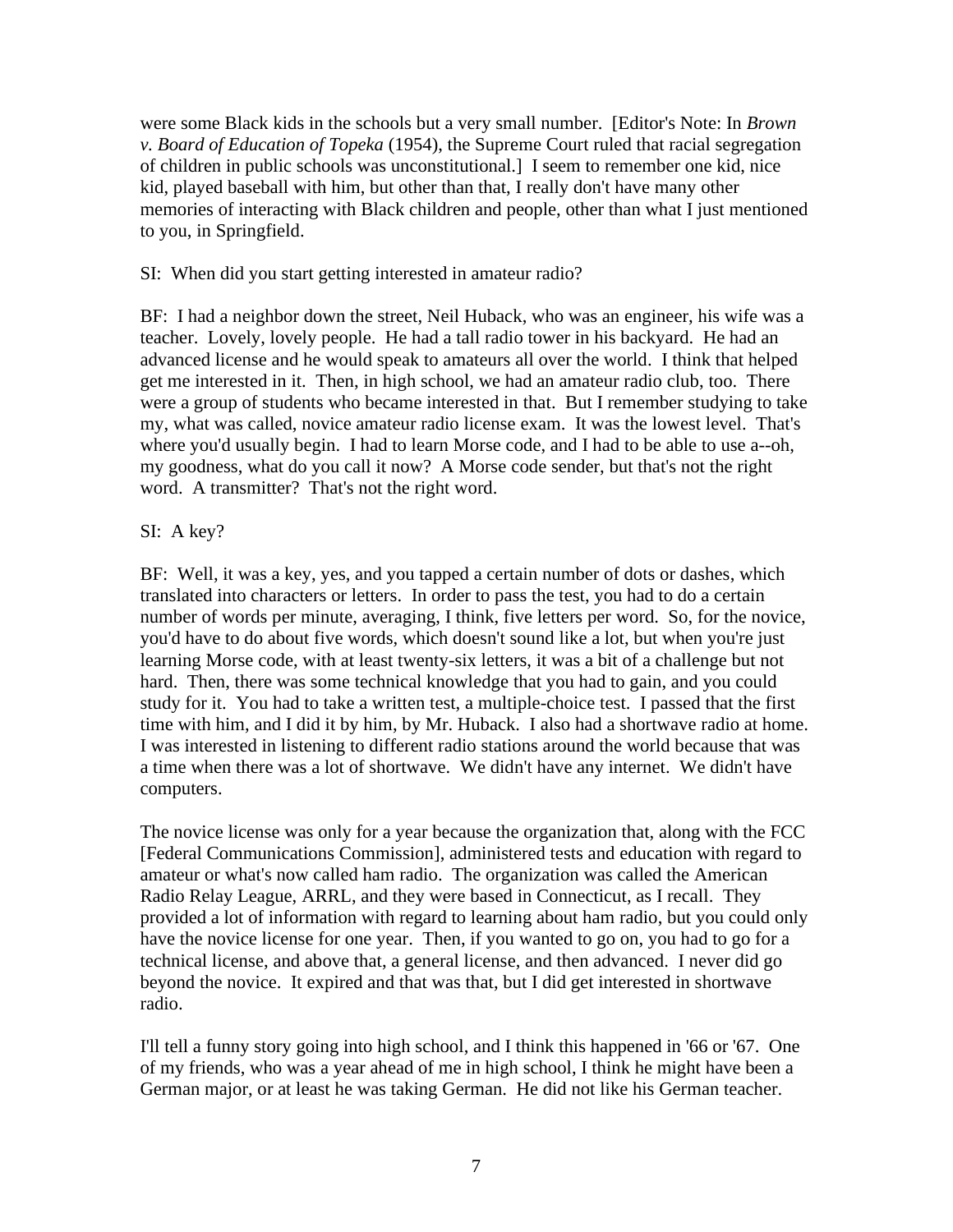So, he wrote a letter favorable to Russia to Radio Moscow and signed it [with] the name of the teacher. I and other friends, who listened into shortwave radio, listened to the English language broadcast of Radio Moscow one night; we knew about it--what the other friend had done. They read his letter with the name of the teacher. Well, you can imagine what hell broke loose when the word got back to the school district. The student was not expelled, but he certainly was, in some way--very bright kid--certainly was in some way admonished, reprimanded. I guess the teacher at the time, you can imagine, at the height of the Cold War, was mortified, but for a lot of us, it was something to chuckle about. It's always stuck in my memory, but I won't repeat the name of the teacher nor the student. The student did not go to Rutgers.

SI: Wow, that is really something. When your father passed away in '59, how was your mother able to keep the house? Was she able to keep the house and keep the family going?

BF: Yes. My maternal grandparents lived in Jersey City. Let's see. So, myself and my older sister were in school. My mother did take a job at some point, but she was able to be home for us when we left for school and when we returned to school. At some point, my maternal grandparents moved in with us, so I think they helped out caring for us, too. My mother worked nearby, doing some retail kind of work. We did manage to get by, and we did stay in the house until we were grown and out of the house.

SI: You were in middle school then.

BF: '59 to '62, approximately, Florence M. Gaudineer Junior High.

SI: As you got older, going through school in junior high, maybe in high school, did you have a subject that you really enjoyed or you were most interested in?

BF: I was actually interested in math and science at the time. I was in advanced math classes in high school. Ms. Bielecki, I remember her name, was an excellent, excellent math teacher, algebra. I loved algebra. I tended to be interested in science, and that was where I thought I was going to go in terms of my future career. It didn't turn out that way, but that's okay.

SI: Aside from the amateur radio, were there other activities you were involved in outside of school?

BF: Yes, I liked Little League. I played catcher and first base. I played Little League for a few years and enjoyed that. I don't think I ever was good enough to be on a high school team, but I did like baseball. I was in the band, but that was an in-school activity. I played clarinet. I was in the high school marching band and also, in concert season, concert band. Let me add something else that I didn't mention before about shortwave radio. Kids who were into this would write to different shortwave radio stations and were getting what were called QSL cards, which were cards that were printed by different radio stations around the world. Other amateur radio operators also had their own QSL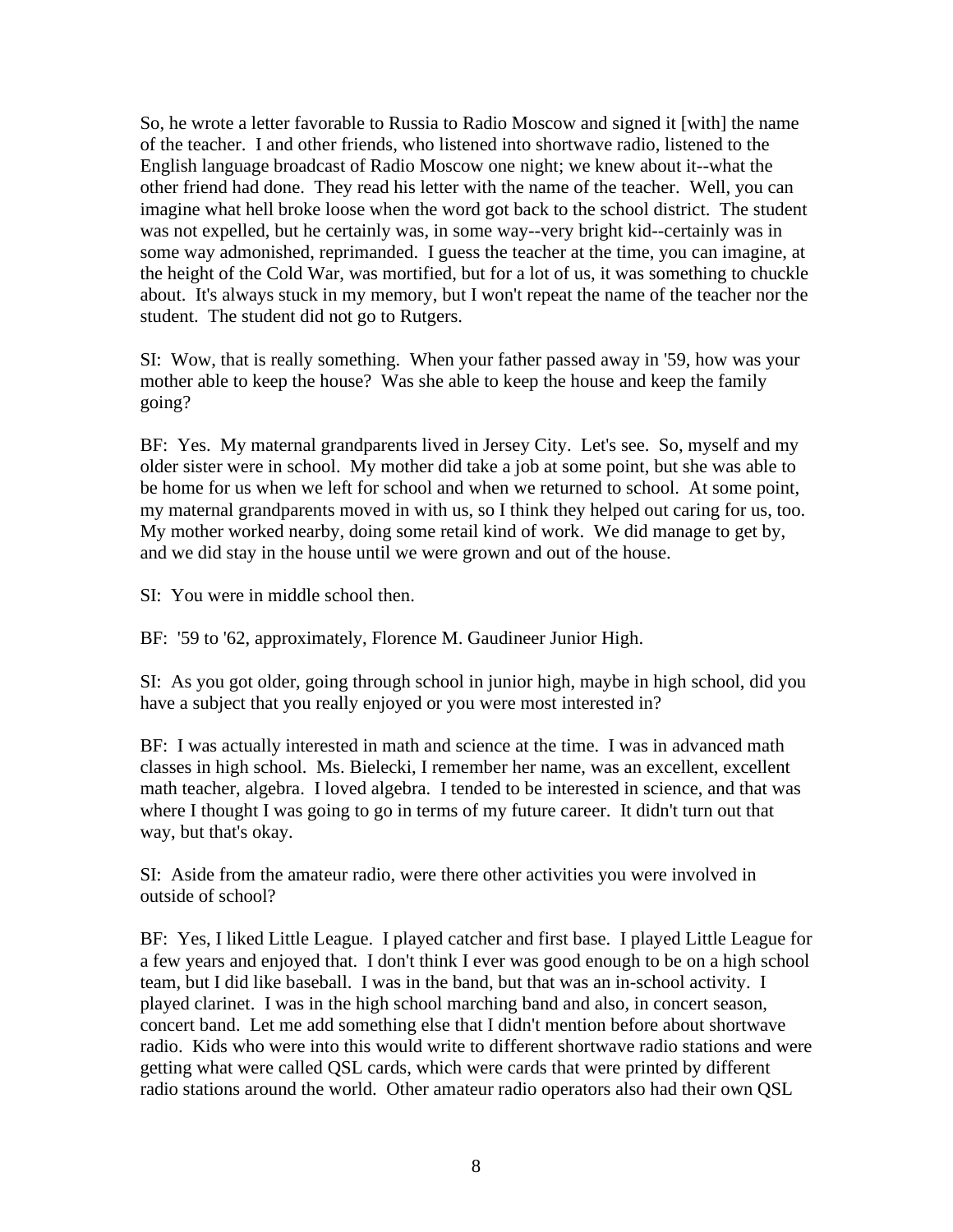cards. I remember I got a QSL card from Barry Goldwater, which I still have. Very nice. I can talk about Barry Goldwater, too, in a little bit. Anyway, I will leave it at that. That was my most noteworthy QSL card. But that was big then. Now, who knows about QSL cards? Do you know what a QSL card is?

SI: I have heard of them before. I know one of the things you would try to do is see how far away you could get a contact or try to collect them from every country or something like that.

BF: Right, sure. A little bit like baseball cards. Baseball cards were big in the '50s.

SI: In your high school career, were there any teachers that stand out in terms of being like a mentor or encouraging you to go forward with your education?

BF: Actually, I think the teachers I had in junior high school--if I could go back a little bit--I had a social studies teacher, William Pfeiffer, who was one of the best teachers I've ever had. He was tough. He was a hard marker. I wasn't a bright student with him because I don't think I was academically mature enough to really appreciate his teaching style and how good he really was. But he made me think. I learned a lot from him that, in later years, I looked back upon. I tried to find him after I left high school and college. He supposedly had become a curator at Colonial Williamsburg and I wrote away to Colonial Williamsburg, but they didn't seem to have any record of him. But in terms of someone who made a big impression upon me, he did.

I also had a teacher in--let's see, is this high school now? I think so. I think it was in high school. It's over fifty years ago, so it kind of blends. I had a teacher named Mr. Lonnie. I forget whether his first name was Bill or not--English teacher. He was also one of the best teachers I've ever had. English was not my best subject. He was a tough teacher. He was a tough grader, but he made you work. Looking back, I realized how much I grew to appreciate him.

The funny thing was when I was at Rutgers and I would work a little bit in the library, the Alexander Library, he was a student, I think, in library science. He was going for his master's degree in the '60s. Every so often, he'd run into me, or I'd run into him in the library, and we had some very, very nice conversations. So, I didn't hold it against him if I didn't get the best grades. I subsequently learned, I think, that he died of a heart attack at age fifty, at some point. It's very sad, very, very sad. He was from North Carolina, had a southern accent. He was a great teacher, a great teacher. I miss him.

SI: When you were in high school, did you have any part-time jobs, or did you work in the summer?

BF: Yes, come to think of it, I did. I worked in a local drug store. I made deliveries. I learned to drive a stick shift on a 1962 VW [Volkswagen] Beetle that the drug store owner used for making deliveries, and that was a skill that served me very well in the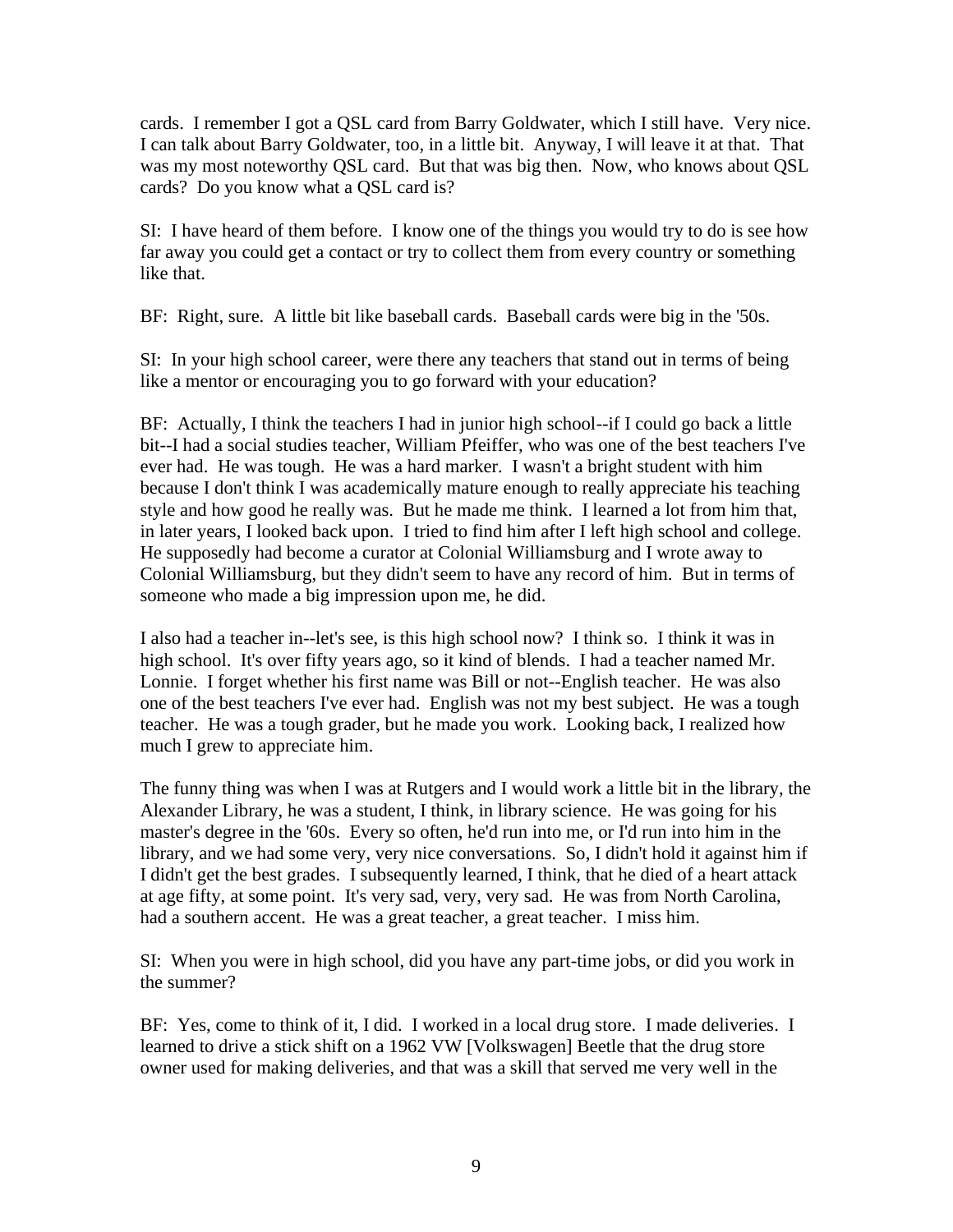coming years, being able to drive a stick shift. It got me through Europe, which I can tell you about later if you're interested. Yes, I did that for a few years.

SI: When you were in high school, were there other extracurricular activities you were involved in, for example, like student government, the school paper?

BF: No, pretty much band and the radio. I'm trying to think. Pretty much band and the amateur radio club, yes.

SI: What got you involved with the clarinet?

BF: Oh, I don't know. Maybe it was because I knew of Benny Goodman, and that kind of influenced me. My mother got me a clarinet, a Bundy. At one point, during concert season, I took up--because the high school, Jonathan Dayton Regional High School, had a bass clarinet, which is this long, long clarinet. It almost looked like a saxophone and you have to almost rest it on the ground, but I thought it'd be something different. Same fingering as the clarinet, much lower tone, much lower sound. I remember I had a solo in a concert--one whole note. That was my solo. No one else played, just me, and I didn't botch it up. So, it went well. That was pretty much it though.

SI: I am curious when you were a teenager, would you have the freedom to kind of go around the town or even further on your own, or was it pretty much you had to be either in school or at some activity?

BF: My mother was pretty liberal, I guess, because I was a boy. You have to remember, in those days, I don't think we were worried about crime or about bad things happening to kids. Maybe there wasn't as much traffic as there came to be. I could ride my bicycle safely. I remember, in high school, I had a girlfriend in Hillside, who went to Hillside High School, and I would even bicycle from Springfield. Somehow, I'd make my way to Hillside and back. It made my mother worry, but nothing happened to me. Yes, I didn't feel very restricted in what I could do. Kids whom I was friendly with were in Springfield or in surrounding towns, Newark, West Orange, Union, that I had met during the summers down the Jersey Shore. They pretty much could go and come when they wanted and managed, believe it or not, to stay out of trouble. Drugs was not a big issue then, I'm just trying to remember, not even marijuana. I mean, that didn't happen, at least as it pertained to me, until college. In high school, we didn't even use alcohol, like wine or hard liquor. Maybe some kid would somehow get some beer, but that was the most of it. I mean, even at the parties I went to, there wasn't alcohol. It was a different time, I think.

SI: When you would go down to the shore, would your family rent a place?

BF: My paternal grandfather had died in 1951 in the worst train crash in New Jersey history. On the Pennsylvania Railroad in Woodbridge, a train went off the tracks, and eighty-five people were killed and, unfortunately, my grandfather was one of them. My paternal grandmother stayed in their house in Bradley Beach, which is still there as far as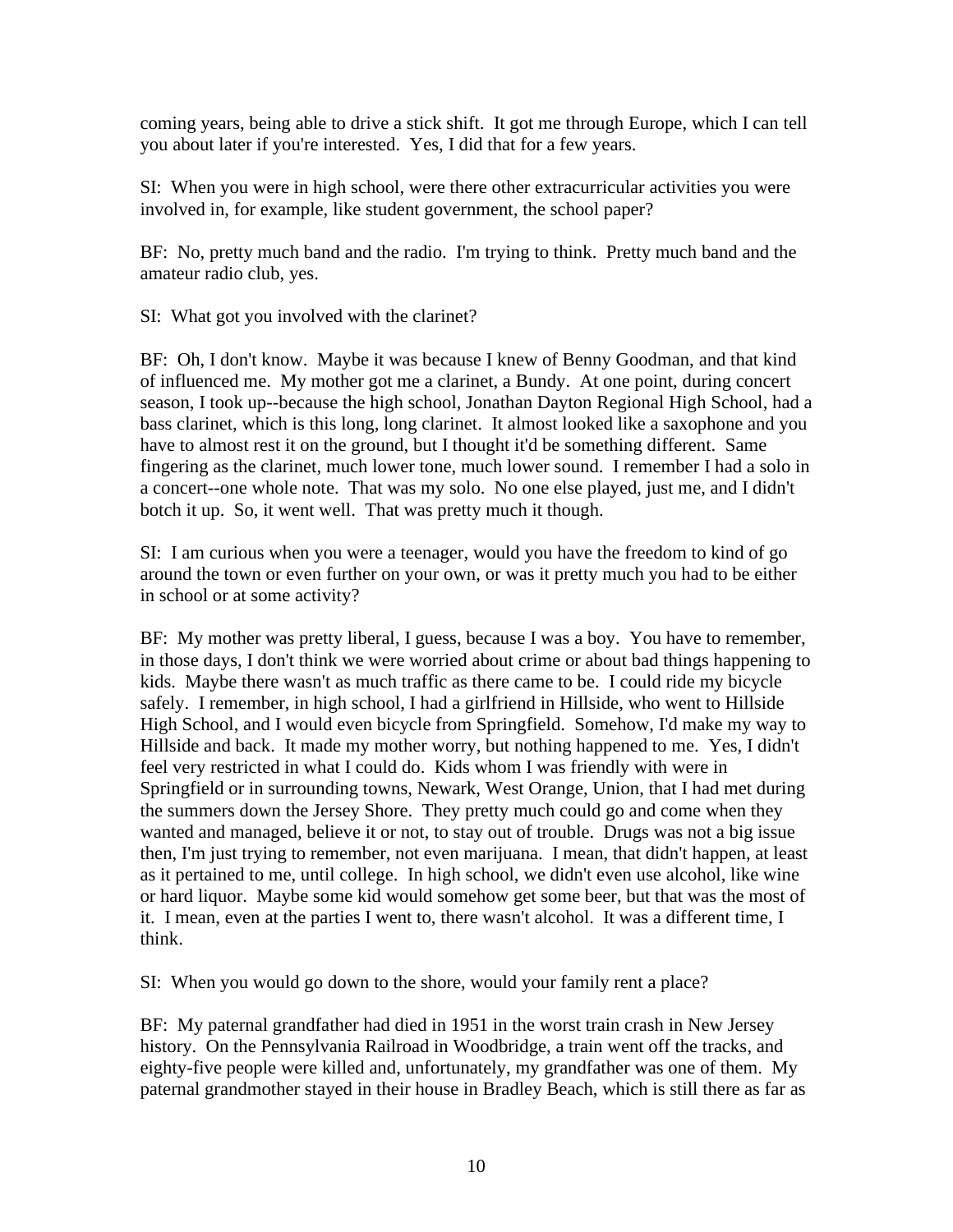I know, and she passed away from cancer in 1954. I believe, soon thereafter, the house was sold. My parents used to rent out a bungalow or an apartment in Bradley Beach in the '40s, before I was even born. They would go down there often and my maternal grandparents also. Eventually, I think they would rent out apartments in Bradley, and we would spend the summers on the shore, on the beach. That's how I came to really like the beach and a large reason why I'm here on the Gulf Coast, where I am in retirement.

SI: When you were going through high school, were you always thinking about college? Was that always your goal?

BF: Yes, I think so. I think so. I mean, it was a middle-class community. Whether you were Jewish or non-Jewish, I think that parents pretty much expected that you would go on to college. Certainly, the high school courses that I took were all geared to going to college. So, that was always pretty much assumed, at least in the classes among the student and kids that I was friendly with and I knew.

SI: Particularly in high school, in general, how much did you know about the larger world, the nation, international events? Were you a consumer of news? Did you read newspapers or follow the news on the radio or television?

BF: It is interesting you ask that question. As I said, my family did not discuss politics. Even after my father died, my mother didn't talk about politics much, but I learned that she was a Democrat. At that point, maybe because of my father's influence, maybe because it was the Cold War, I tended to identify with being more Republican. Anticommunism was always in the news. I just had a thought. Let me try to see if I can bring it back up. Can we just stop for a moment?

## [RECORDING PAUSED]

BF: I remember, in 1962 was the Cuban Missile Crisis, and of course, the whole country was concerned about that. Kennedy was president. But my views tended to be more, I guess, conservative in terms of the larger world. I mean, it was drummed into Americans' heads how terrible Communism was, how terrible Russia was. I don't remember the McCarthy period because that ended in '54. Nor do I remember the anticommunist hearings of the House on Unamerican Activities Committee (HUAC). So, I was not involved in any demonstrations or anything like that. [Editor's Note: In October 1962, photographs taken by an American U2 spy plane revealed Soviet nuclear missile installations in Cuba. President John F. Kennedy responded by ordering a quarantine, or naval blockade, around Cuba to prevent more Soviet weapons from getting there. For thirteen days, the public feared the breakout of nuclear war between the U.S. and Soviet Union. The Cuban Missile Crisis was resolved when Soviet leader Nikita Khrushchev agreed to remove the missiles from Cuba, in exchange for the U.S. not invading Cuba. Secretly, the U.S also agreed to remove its missiles from Turkey. Senator Joseph McCarthy's accusations of Communist infiltration in the U.S. government led to a nationwide witch-hunt in the 1950s to unearth alleged Communists.]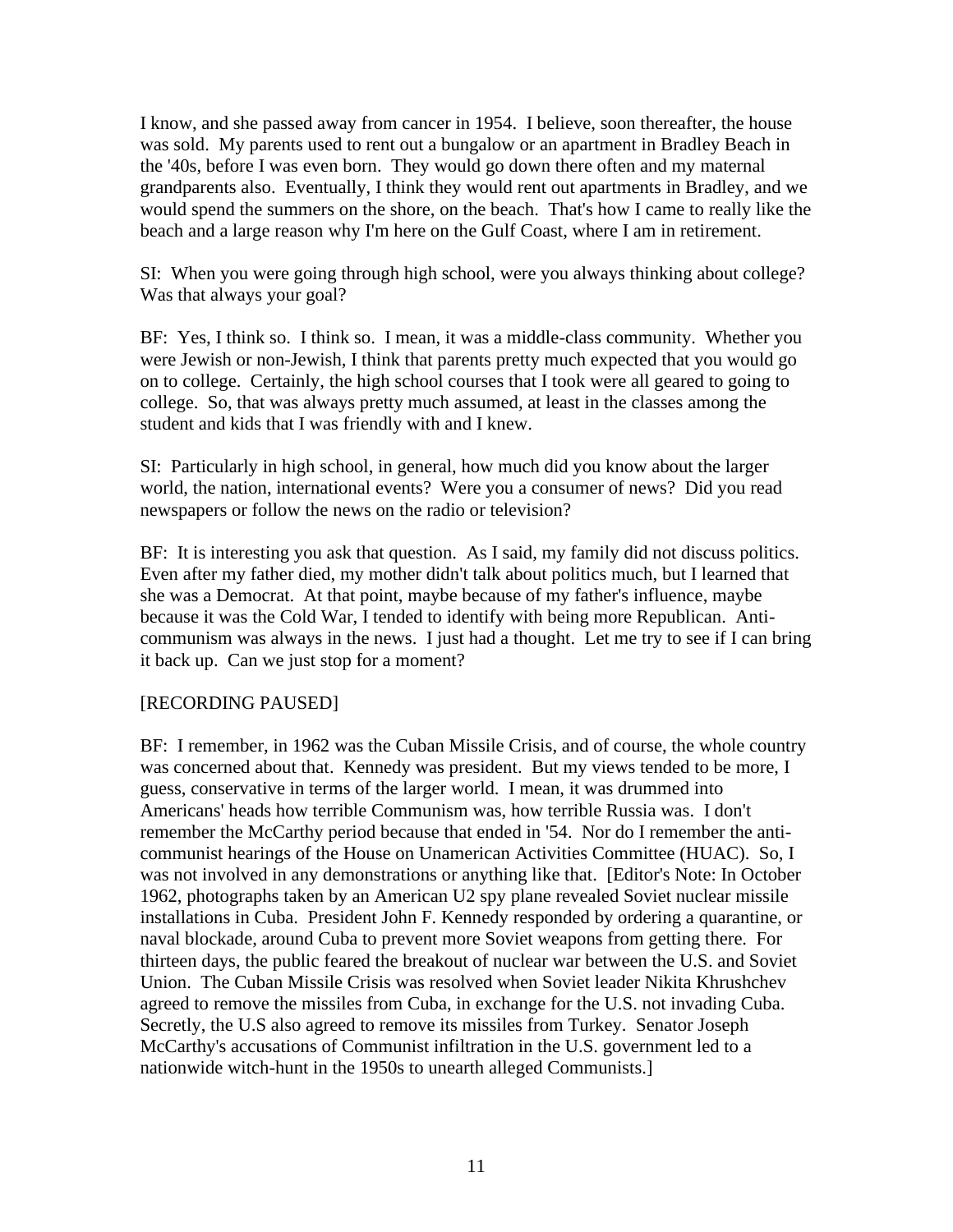Oh, now I remember what I wanted to [say], which may seem a little counter to what I just said about my early political feelings, but my seventh and eighth-grade social studies teacher, William Pfeiffer, some of his classes were devoted to reading *The New York Times* and learning about newspaper reporting and learning how to understand opinion writing and trying to critically analyze opinions. It took me several years to understand why he used *The New York Times*. Looking back, I think it was great. That was my first exposure to *The New York Times.* My parents got the *Newark Star-Ledger*, which used to be a very good paper. I don't think that is the case, or I suspect that's not the case anymore from the little that I've read, but I guess the papers have to try to survive in any way they can. At any rate, Mr. Pfeiffer used *The New York Times*, and I learned a lot. I learned how to analyze opinion and different kinds of opinion, not politically necessarily, but analyzing in terms of the language that was used and why a particular writer maybe used the language that he used, or she used, or they used. That made a big impression upon me. I have to say I've been a fan of *The New York Times* ever since, even though politically I remained then as a Republican, you might say, in my early years.

SI: During this period, were you following the Civil Rights Movement? Were you aware of that?

BF: In '67, we had the riots in Newark. You may remember that. When you grow up in a town like Springfield though, it was like living in a bubble, a white bubble. Even though it was only a few miles away, I didn't go into Newark. I would just read about the riots. I really didn't have any opinion one way or other, right or wrong. I just followed the news. I remember when Governor Richard Hughes sent in--I believe he sent in National Guardsmen, I could be wrong--police, the National Guard. But there was severe rioting in Newark. I was aware of racism and all that sort of thing.

Politically, coming from my background--and you have to understand being Jewish, you learn something about the Holocaust--so, my sympathies, if they were anywhere, were probably with Blacks. As I said, I had favorable views of Black people, even in Springfield, growing up. So, I didn't see the riots as being, "Oh, how horrible Black people were," like some people may have thought. Again, growing up in Springfield, even though it's just a few miles away, it was still like living in a bubble. The riots were reported on the news. You read about it in the *Newark Star-Ledger*; maybe there's something on the TV about it, but that was the extent of my knowledge of Civil Rightsrelated events. Later, of course, when Martin Luther King was killed in '68, when I was a sophomore, going on to be a junior in college at Rutgers, that was a horrible thing.

In high school, in those years, I do remember--let me back up a bit--I do remember in the early '60s, there was a reform synagogue in Springfield, a new reform synagogue I did not belong to. There was a rabbi who was very, very liberal-minded. His name was Israel Dresner, who's still alive. He invited Martin Luther King to come and speak at his synagogue. This must have been '63-'64. I mean, it was after King's speech in Washington. I didn't go to see him, but I remember there being lots and lots of cars parked outside the synagogue. Lots and lots of people had come to see Martin Luther King speak. But other than what I've already said, that's pretty much the extent of my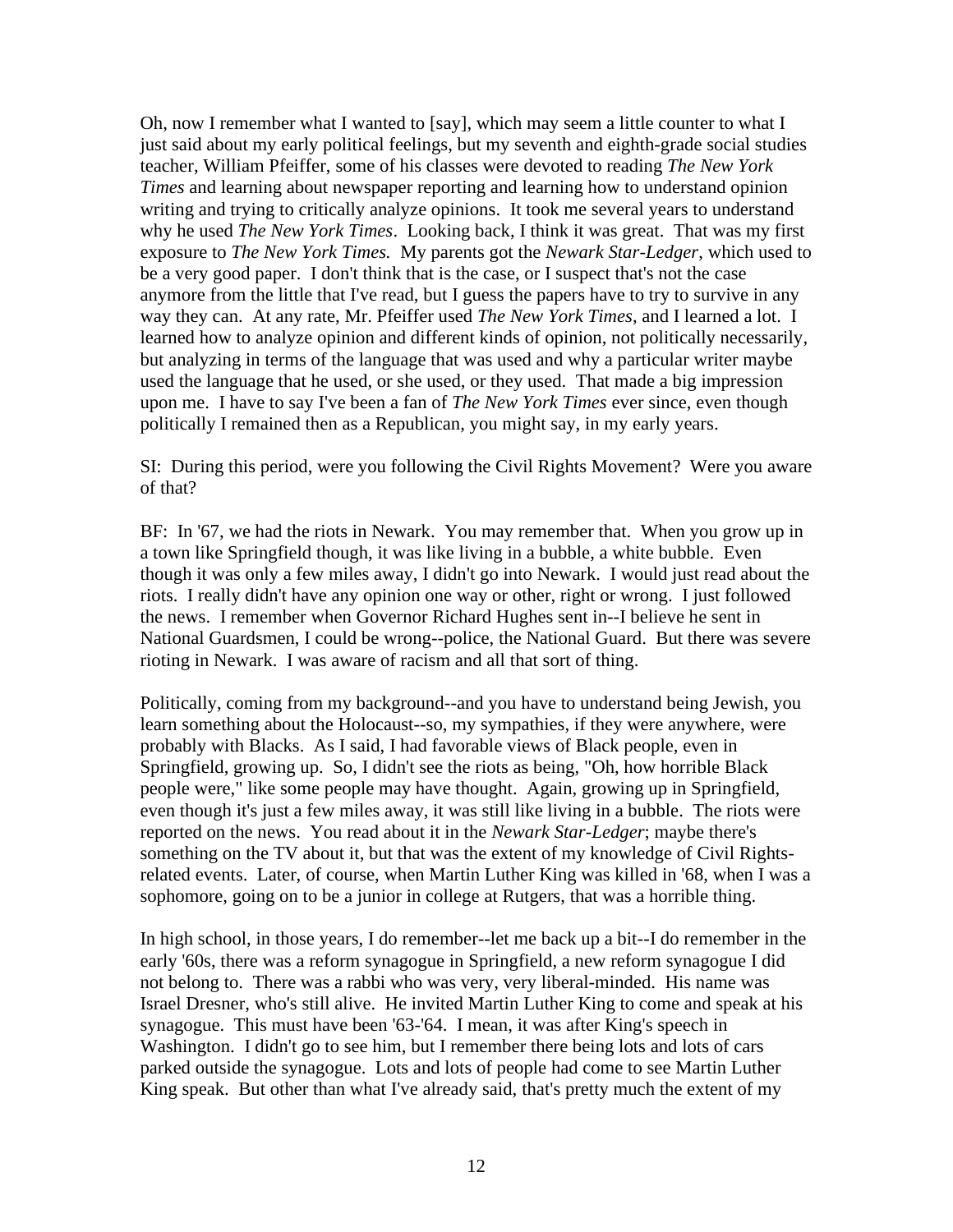awareness of what was going on in terms of civil rights and that sort of thing. [Editor's Note: Israel Seymour Dresner is a rabbi and civil rights activist who was close friends with Dr. Martin Luther King, Jr. For twelve years, he was the rabbi of Temple Sha'arey Shalom in Springfield, New Jersey, where King spoke in 1963 and 1966.]

SI: When you were looking at colleges, what were you looking for? How did Rutgers come up in the mix?

BF: I was looking for a good college. I'll tell you, I even remember where else I applied. I applied to Syracuse University. I applied to the University of Pittsburgh. I applied to Newark College of Engineering, which has since become New Jersey Institute of Technology, because I thought that was the kind of thing I was going to be headed into, engineering or science or math. Stevens Institute of Technology also. My grades weren't quite good enough, nor could I have afforded to go to an Ivy League school. And Rutgers. These are all good schools. I got scholarship money from the University of Pittsburgh. I got scholarship money from Stevens Institute, but I wound up applying and going to Rutgers. Why? Well, it was the least expensive. Rutgers did give me some grant money and what was called work-study, which is why I wound up in the library working, and some loans also from Rutgers. Maybe I was also impressed because it was one of the eight colonial colleges. That's hard to say. Besides Stevens Institute, I don't think I visited any of the other colleges. I didn't go out to the University of Pittsburgh or up to Syracuse. I don't remember, but maybe I also favored Rutgers because it was also inexpensive. That's a good question. Maybe because my father had just died three years before and maybe I didn't want to be that far away from home in Pittsburgh or Syracuse. I'm glad that I didn't wind up going to Newark College of Engineering, NJIT now, or Stevens because I realize that wasn't really where my mind was going to ultimately wind up. So, it was Rutgers, yes.

SI: You graduated high school in '66 and went to Rutgers that fall.

BF: Yes.

SI: Okay. Do you remember your first experience on campus, the first couple of weeks? What was it like adjusting?

BF: Oh, you go to orientation with all the other students and you've got your Rutgers tie on and you've got your beanie or whatever you want to call it. I don't know what they do now at Rutgers. I think there was a lot of school spirit that was ingrained in you or instilled in you back then, "On the Banks of the Old Raritan," and all that sort of thing. I guess I was just impressed, impressed with the campus. It had a--what can I say?--a colonial feeling, a rock-solid feeling. Maybe those aren't really the best words to describe it. It's hard looking back over fifty years ago to try to remember what it was that I found the most memorable.

Freshman year was when I discovered that I wasn't going to stay with the major that I thought I would. I took freshman chemistry, which I found very hard, not like my senior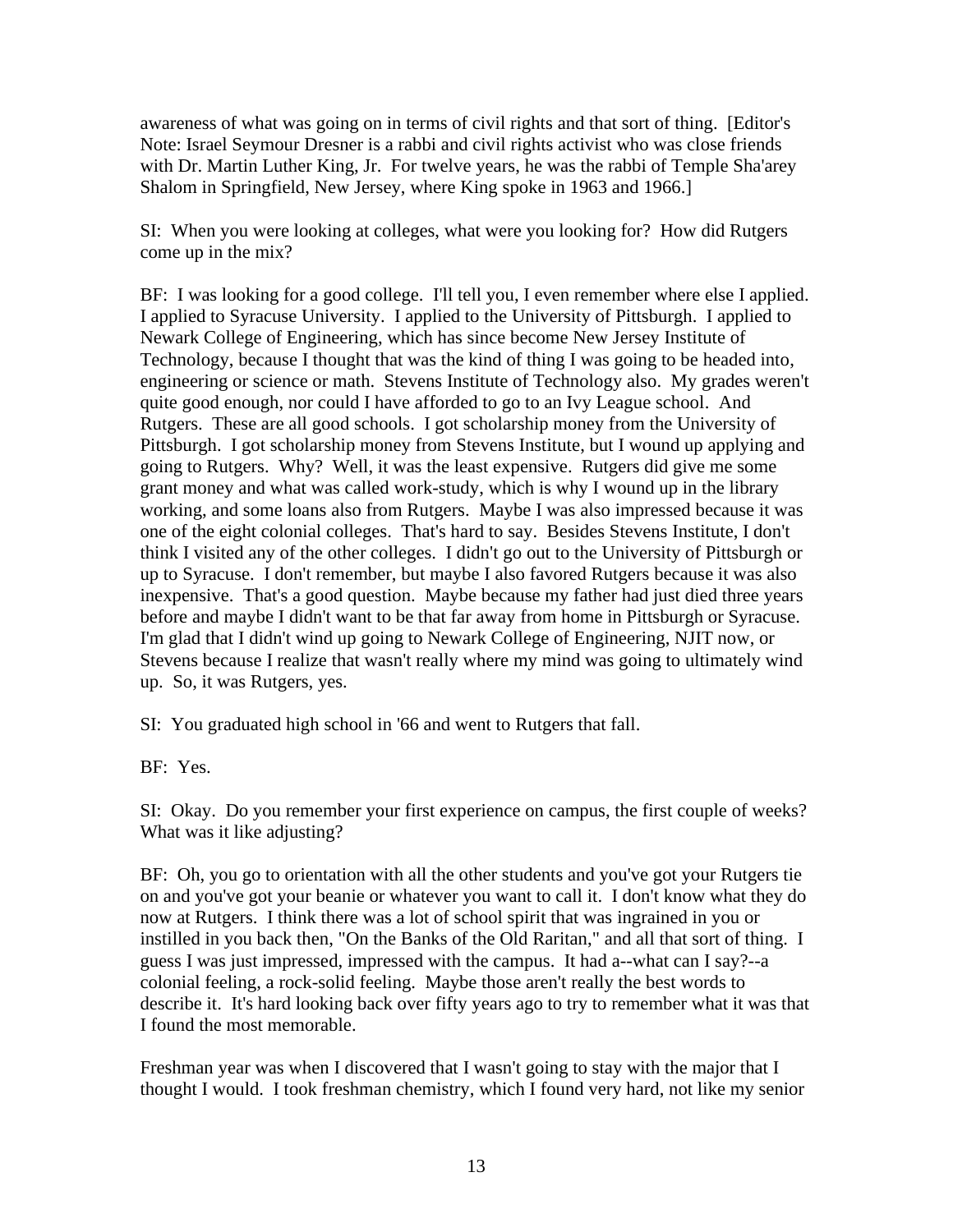year in high school when I was in an advanced chemistry class in high school. But it didn't work out academically, for whatever reason, in chemistry. Other than that, I didn't have any real strong memories. Maybe I went to a football game, that sort of thing. I had thought of trying out for the Rutgers band, but I didn't. I was feeling my way around. For about a year, I was working at WRSU. I did do some of the newscasting. But other than that, I don't really have much in my memory about the first year at Rutgers. I stayed in the dorms. That didn't make a great impression upon me one way or the other. [laughter]

SI: I was going to ask what dorm life was like then. Was there a social circle on the dorm floor or that sort of thing?

BF: I think I stayed in Mettler. I know that my roommate and I did not get along. He was more interested in fraternity life and that sort of thing. Although I pledged, I didn't get in, and I'm not sorry I didn't get into a fraternity. I think that was in sophomore year though. The social life--what were they called?--preceptors, I think maybe they tried to organize a party in the dorm or whatnot. I'm trying to think of my freshman year. I know, at one point, I played a lot of ping pong. But, yes, I don't have a lot of recollections. I'd go over to Douglass. I'd go to mixers. Do they still call them mixers at Rutgers?

SI: No.

BF: Mixer dances at the--oh, my goodness, why can't I remember the name of the student center before the one across from the Commons was built.

SI: Oh, The Ledge?

BF: The Ledge, yes. The Ledge, there would be dances over there. Occasionally, I would take the bus across town to go over to Douglass, the usual stuff, but nothing that really stands out in my mind, at least freshman year.

SI: You mentioned that pretty quickly, you decided to switch gears academically. What did you wind up majoring in or focusing on?

BF: Yes. Let's see, even though I was predisposed to science or math in high school, I decided to take an introductory course in political science in sophomore year. I don't remember the name of the graduate student who was the TA [teaching assistant], but he was very good. I really liked him. Maybe it was from his classes, maybe it was from some of the reading that I began to realize that my views on the Vietnam War, which was coming certainly into focus by '67-'68, that it wasn't what I had thought it was. This is, of course, after Eugene Genovese's--what do you call them?--not rallies, but he spoke at Rutgers in '65. [Editor's Note: Eugene Genovese (1930-2012), a scholar of slavery and the American South, served as a history professor at Rutgers from 1963 to 1967. On April 23, 1965, at a teach-in at Scott Hall dedicated to discussing U.S. foreign policy in Vietnam, Genovese declared, "Those of you who know me know that I am a Marxist and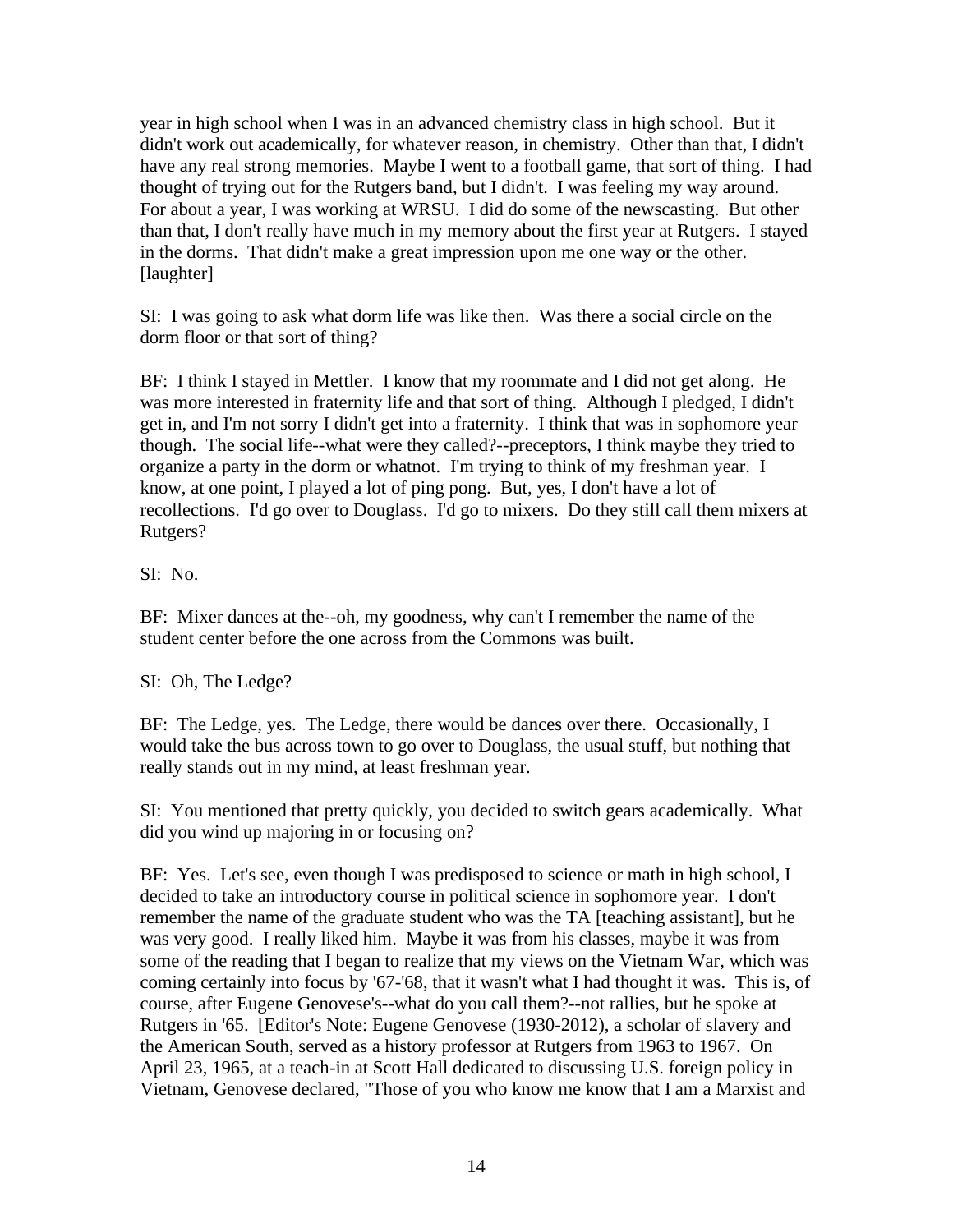a Socialist. Therefore, unlike most of my distinguished colleagues here this morning, I do not fear or regret the impending Viet Cong victory in Vietnam. I welcome it." Amidst the firestorm of controversy that ensued, Rutgers President Mason Gross, with the support of the faculty, resisted public pressure to dismiss Genovese and staunchly defended the principle of academic freedom. Genovese later resigned and moved to Canada, where he taught at Sir George Williams University. Subsequent teach-ins occurred in the fall of 1965 and continued in 1966.]

## SI: Teach-in.

BF: Teach-ins, yes. I came in just after that. I began to realize from my poli-sci class and some of the reading that I was doing that the Vietnam War was a war that we really should not have been involved in. I began to distrust more and more what the [Lyndon B.] Johnson Administration was telling us about the Vietnam War. I think that really changed me around politically 180 degrees. I do remember before then--this is interesting. I don't know how many people have told you this. Maybe they weren't there; they don't remember. The year before, in '66, when I was a freshman, maybe it was early '67. So, Barry Goldwater had run for president in 1964 against Johnson and, of course, lost. I was a Goldwater supporter then, and he came to speak to Rutgers and he came to speak in the gymnasium. That was a time when you wore a sports jacket and a tie, a Rutgers tie, even if you went to events afterwards or programs sometimes. Oh, it brings back another thing. Remind me if I forget to tell you about Jean Shepherd my first year. Do you know who Jean Shepherd was? No, okay. Most people probably don't remember Jean Shepherd.

Anyway, let me go back to Barry Goldwater. I'm sitting on the floor of the gymnasium, maybe ten or so rows back, and there's Goldwater talking on the stage. All of a sudden, from the balcony above us--and, by the way, the gymnasium was filled up to hear Goldwater, pro, con, whatever--I'm sitting there and from the balcony, all the way up in the balcony, I think it was a grad student. He stood up, and all of a sudden, we all hear him shouting, "You goddamn fascist bastard." I'll never forget it, never forget it. I mean, there was just silence and then booing, and all chaos broke loose. I forget exactly what Goldwater said but something like, "Meet me outside." [laughter] But Goldwater stood there very resolute. Immediately, campus police came up and removed the fellow from upstairs. I don't know what happened to him, but I'll never forget it.

Let me talk about Jean Shepherd. Jean Shepherd was a humorist in the '50s, who came from Hammond, Indiana, and he had a late radio show on WOR (NYC) at night, 710 on the AM dial. He also had had a TV program for a short while in NYC. He would tell stories. He was a raconteur, a satirist, but mostly talked about his upbringing, about his experiences as a kid and his family growing up in Indiana. I would listen to him; I had my shortwave/AM radio next to my bed at home and I would plug in, not a headphone, but it was a little speaker that I put under my pillow. I don't think I told my mother. I would listen to Jean Shepherd at eleven o'clock [PM], which is why I was tired the next day when I'd go to school. I loved Jean Shepherd.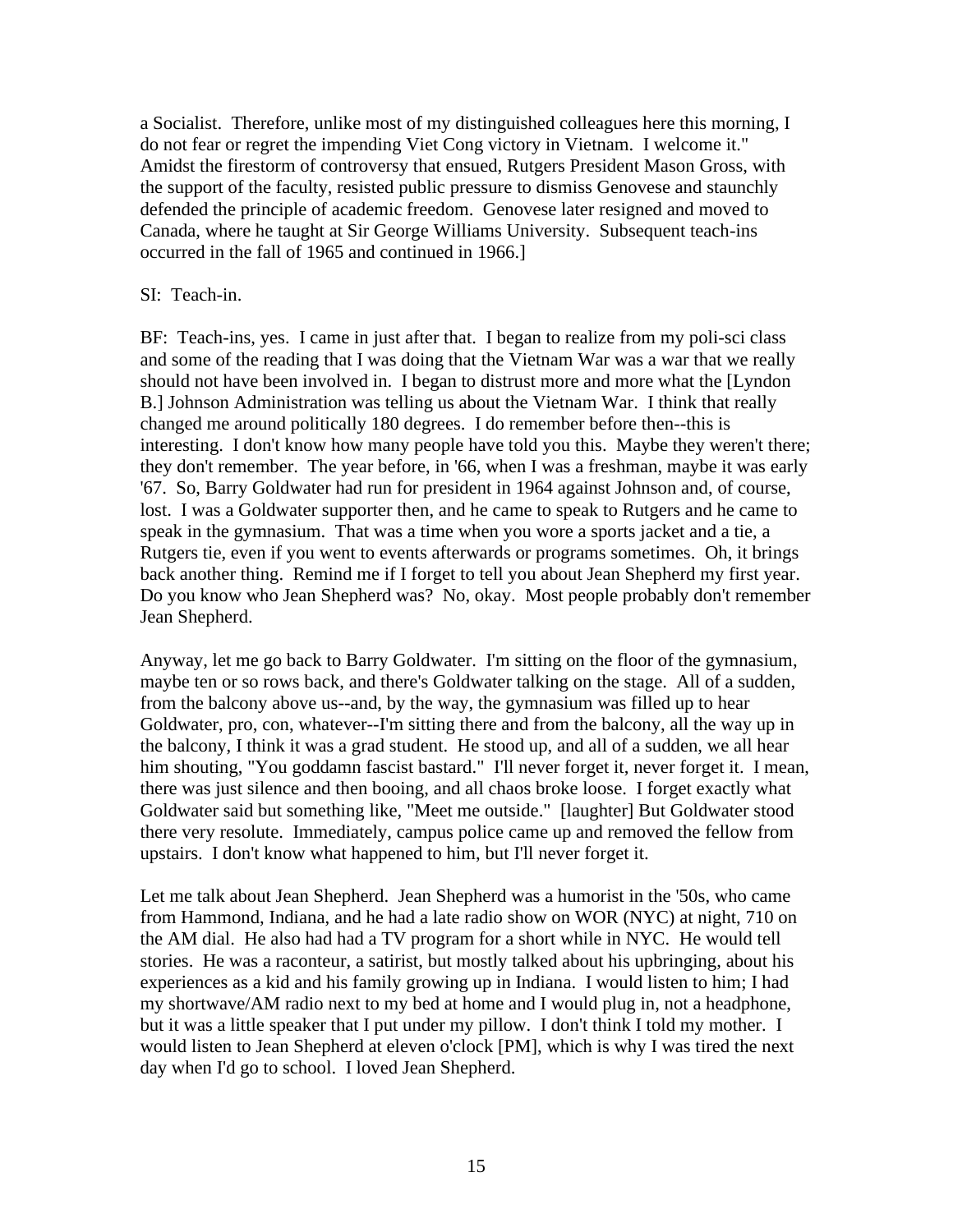Moving forward to Rutgers. The University invited Jean Shepherd to come speak, and he spoke in one of the small rooms in the Commons. I remember you could sign up for it, freshmen, sophomores, and went and heard Jean Shepherd speak. That was quite enjoyable. I really liked that. I think he retired from his radio career and moved to Sanibel a few miles from here, and then died in Fort Myers in 1999.

I also remember--whoever was involved in arranging this I don't recall--that there was, also in one of the smaller rooms in the Commons, for those students who signed up, a body painting exhibition for a young woman who was wearing a bikini. There was a body painting artist who painted her whole body. I think anybody could sign up for it. [laughter] Any student could sign up for it if they wanted to. Again, something that kind of stuck out in my mind. Anyway, go ahead.

SI: In looking back at the yearbook and *The Targum*, it is interesting to see all the people who came through either as speakers or acts that played at The Ledge or the gym. I was wondering, one, if you remembered any others. Also, I know a lot of them in your freshman year would be tied to the two hundredth anniversary commemorations. Do you remember anything about that?

BF: Let's see. 1766. I don't remember anything about commemorations. We certainly were aware of it. I'm sure there were celebrations that went on, and I may have observed them. Looking back, it doesn't strike my memory. Yes, I'm sorry, I can't tell you anything about what went on. Maybe other people can.

You asked about other speakers. Do you want me to tell you about other speakers while I was at Rutgers, that were of note? Norman Thomas, who was a socialist, I think he ran for president several times, he spoke at The Ledge. I remember seeing him there. An interesting event was when Edward Teller, who was the "Father of the Hydrogen Bomb," came to speak at Rutgers. I think it may have been '68 or '69, at the height of the Vietnam War, and there were protests. It was in the auditorium in the Physics Building on what we then called the Heights, or Busch Campus now. The room was filled up because we wanted to hear what Edward Teller had to say, whether you liked him or you didn't like him. There were some students who had signs against the war. Teller was pro-Vietnam War. The students were peaceful. They did not try to shout him down or anything like that, but he was very adamant that he was not going to speak if the students did not remove their signs. Well, the students would not remove their signs. Again, they didn't try to prevent him from speaking, but he took it as a personal offense and I think he had a very difficult personality, very stubborn, and he walked out. He just walked out. That was my image of Edward Teller.

Let's see. What else? I also remember, I think it was in '68, before the presidential election, Hubert Humphrey came to speak on the Mall, not far from Willie the Silent. I think the platform was set up in front of Scott Hall, and a number of Rutgers officials and Humphrey were up there. The whole area surrounding that was filled up. A lot of people, a lot of students, faculty, other people came to hear Humphrey speak. What was interesting, looking back, I don't know if this sort of thing would be allowed, but I had an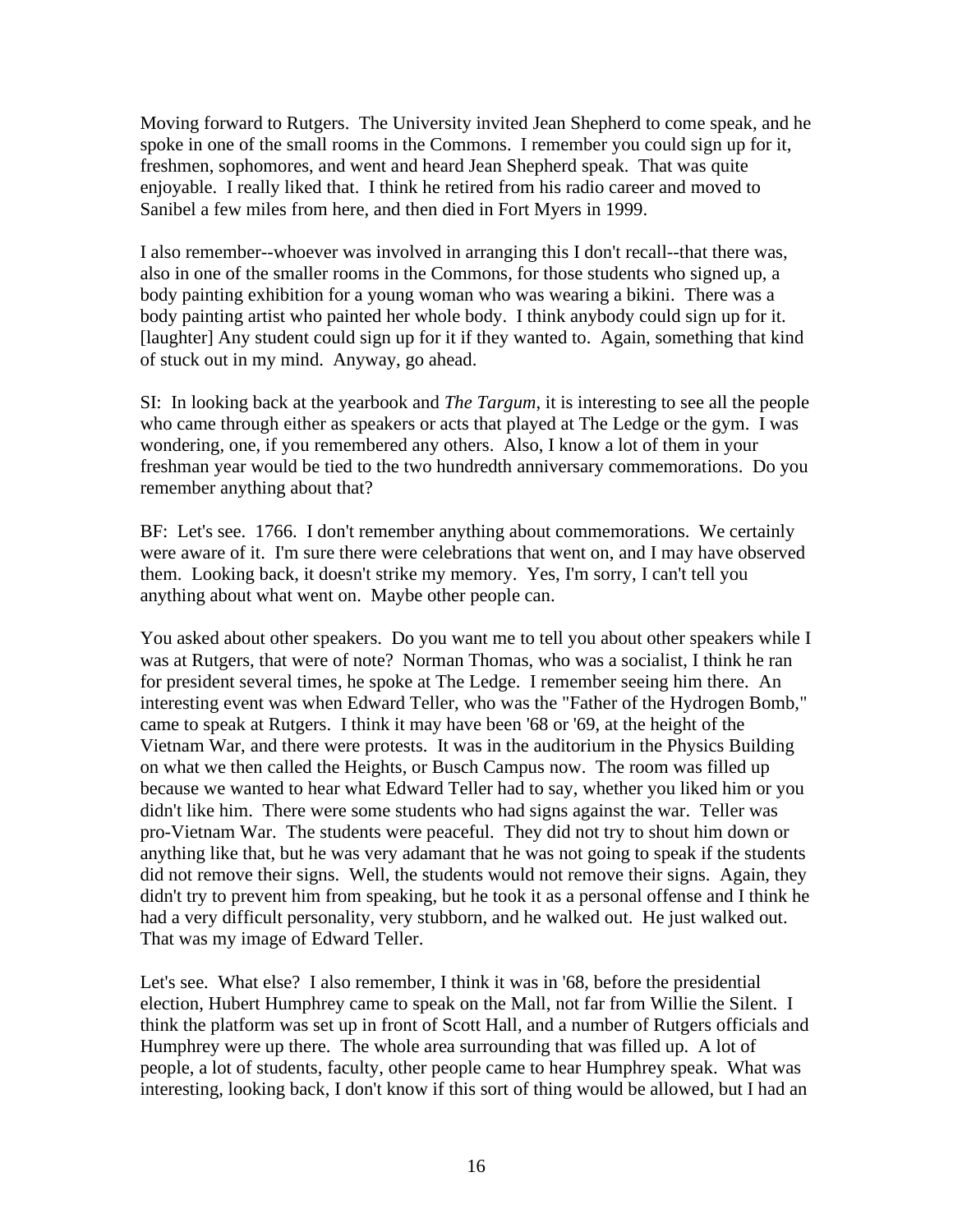8mm movie camera, an old 8 mm movie camera, that my father had gotten when he was alive and had used. I got real close to Humphrey, maybe within twenty feet. No fencing around him. There were no, as far as I could tell, Secret Service men who were standing around him. No obstacles. They didn't know whether I had a camera, or whether I had a gun. I mean, it was really amazing, looking back on it, and I got pretty much as close as I wanted to him. I wasn't going to go five feet in front of Humphrey, but I was there on the grass and he was a few feet up speaking and I took some movie pictures of him, which I still have. That's something that I remember, quite interesting. At some point, if you want, I will talk about the last semester at Rutgers.

SI: I want to get into that last semester a little later. You said you were involved with WRSU. How did that come about? You said you were a newsreader. Were you on a program?

BF: Well, as I indicated before, I was interested in ham radio, so I think it followed from that. At one point, I thought maybe I might go into radio broadcasting. It didn't work out that way. So, I spent some time reading the news with some other students. I don't recall much about that, other than I did work at WRSU for about a year, freshman, sophomore year.

SI: When you read the news, was it just stuff that came off the AP wire, or was it other sources?

BF: It was stuff that came off the AP wire. Let's see, I didn't do any reporting of Rutgers news like you find in *The Targum*. One thing I did for WRSU my freshman year, so that was '66, when there were elections, and I guess it was November of 1966--I had just been a freshman for two months or so, I had joined WRSU then--and I volunteered to go to Detroit to help cover some of the local elections. Romney, not Mitt, but his father George was running for governor. I think there was some other local election. So, I got sent to Michigan, and Rutgers flew me out to Michigan with about two or three other students. We stayed overnight in a hotel. I don't remember if I met Romney, but I do remember that I had a little tape recorder with me. I do remember getting in an elevator, and who gets in the elevator with me but Daniel Schorr, who was a very famous reporter, journalist, CBS reporter, and later made Nixon's enemies list. [He was] very, very well known, Daniel Schorr, and I spoke with him. I don't remember reporting much about him. Anyway, that's something that I did when I was at WRSU, going out to Detroit and covering some of the local elections.

SI: What would you be doing, interviewing people at the polls after they voted?

BF: Some of the candidates. I mean, we obviously had to do some research about some of the candidates who were running, whether it was for local offices or Congress, midterm elections. Other than meeting Daniel Schorr, maybe George Romney, I honestly don't recall much else about my time there.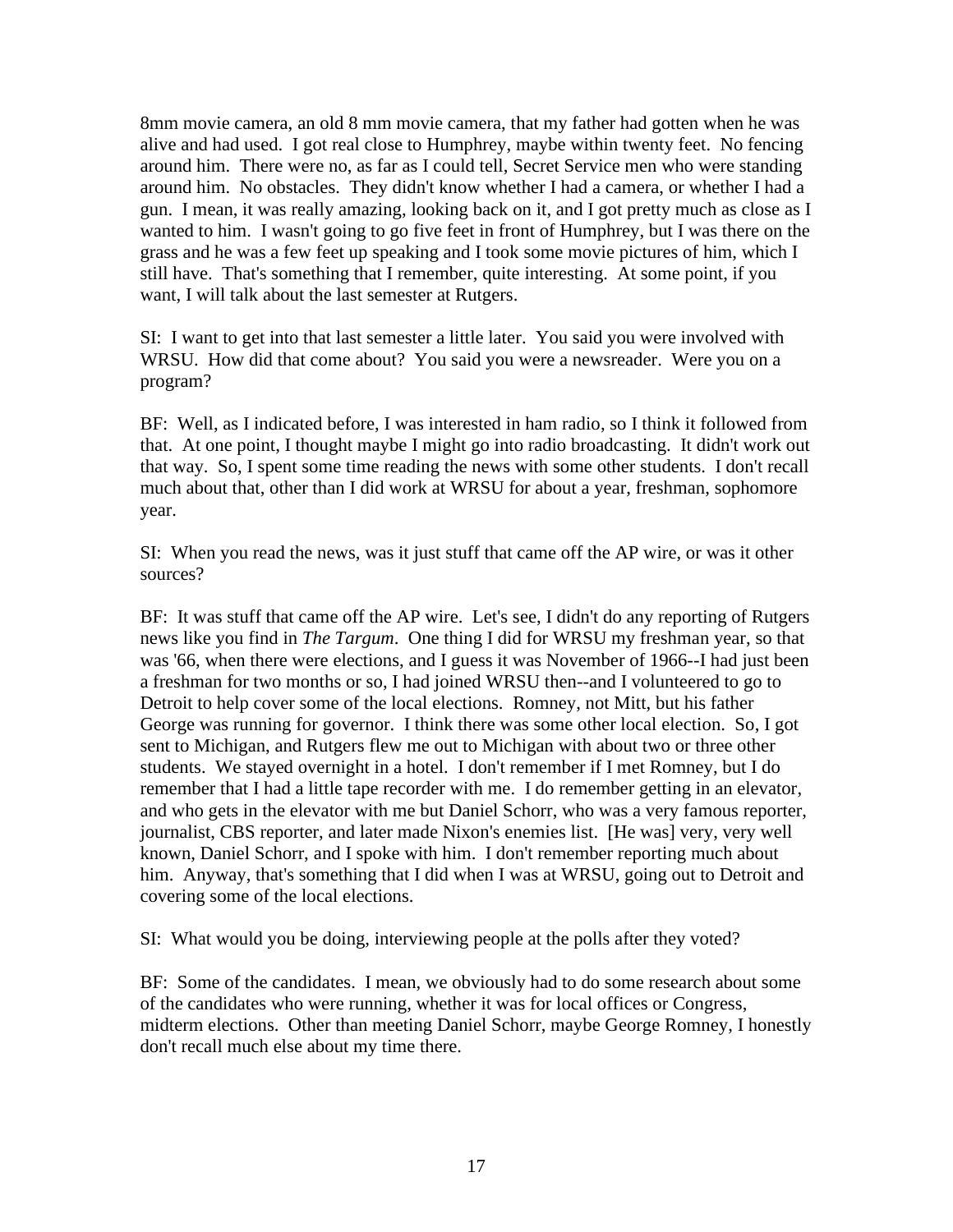SI: Do you remember being sent to cover any other events or maybe something closer to the campus?

BF: For WRSU? No.

SI: I am curious, one issue that the radio station is always tied in with is they would read out information about the draft and registration. I think, later on, they even had broadcasts on how to avoid the draft or that sort of thing. Do you remember any of that from your time there?

BF: No. I don't remember when the draft came into effect. I know that I had gotten a draft number, but that was in '69. So, '66, '67, it was not something that was on my mind then. Certainly, it was talked about on campus, a lot of talk about it on campus. I don't remember RSU or *Targum* or any other news sources talking about how to get out of the draft. No, quite honestly, I don't. I don't, at that time. I guess there were some students who were talking about going to Canada perhaps at that time, but I don't remember anything along the lines of what you mentioned. Certainly, there was a lot of discussion about the Vietnam War and, as I indicated, in my sophomore year, learning more about the war. As you got into later grade levels, you certainly became more concerned about it. But, no, I don't remember anything about news sources about trying to avoid the draft, nothing like that. Maybe there was, but I just don't recall.

SI: You mentioned this one political science class that at least started you questioning your beliefs up to that point. Do you remember the professor that taught that class?

BF: I don't. I don't remember the TA, and I don't remember the intro poli-sci professor. It's funny, I don't. No, I'm sorry.

SI: Do any professors stand out in your memory from either your major or other professors you may have taken?

BF: Yes, yes. I really enjoyed my class on South Asia with Josef Silverstein. I believe he's still alive. I don't know if he's still associated with Rutgers, but I know that his expertise actually was on Myanmar and Burma. He was excellent. I remember having a number of discussions with him about career and all that sort of thing. I thought he was a wonderful professor, extremely knowledgeable, and that was one of my favorite courses. Another course that I took, I think it was my sophomore year--well, it had to be my sophomore year--was "Political Philosophy" with Benjamin Barber, who, I think, in later years, became an advisor to some Democratic candidates, including Hillary [Clinton], before he died relatively recently. I don't know how long he was at Rutgers. At some point, he left and went to the University of Maryland. But it was his first or second year at Rutgers, so he was fairly young. To me, he was "old" because he was a professor, but I remember taking a course with him.

I also remember in my senior year having a course with Ross Baker, who is still at Rutgers. He also had begun, I think, in '64, '65, something like that, teaching at Rutgers'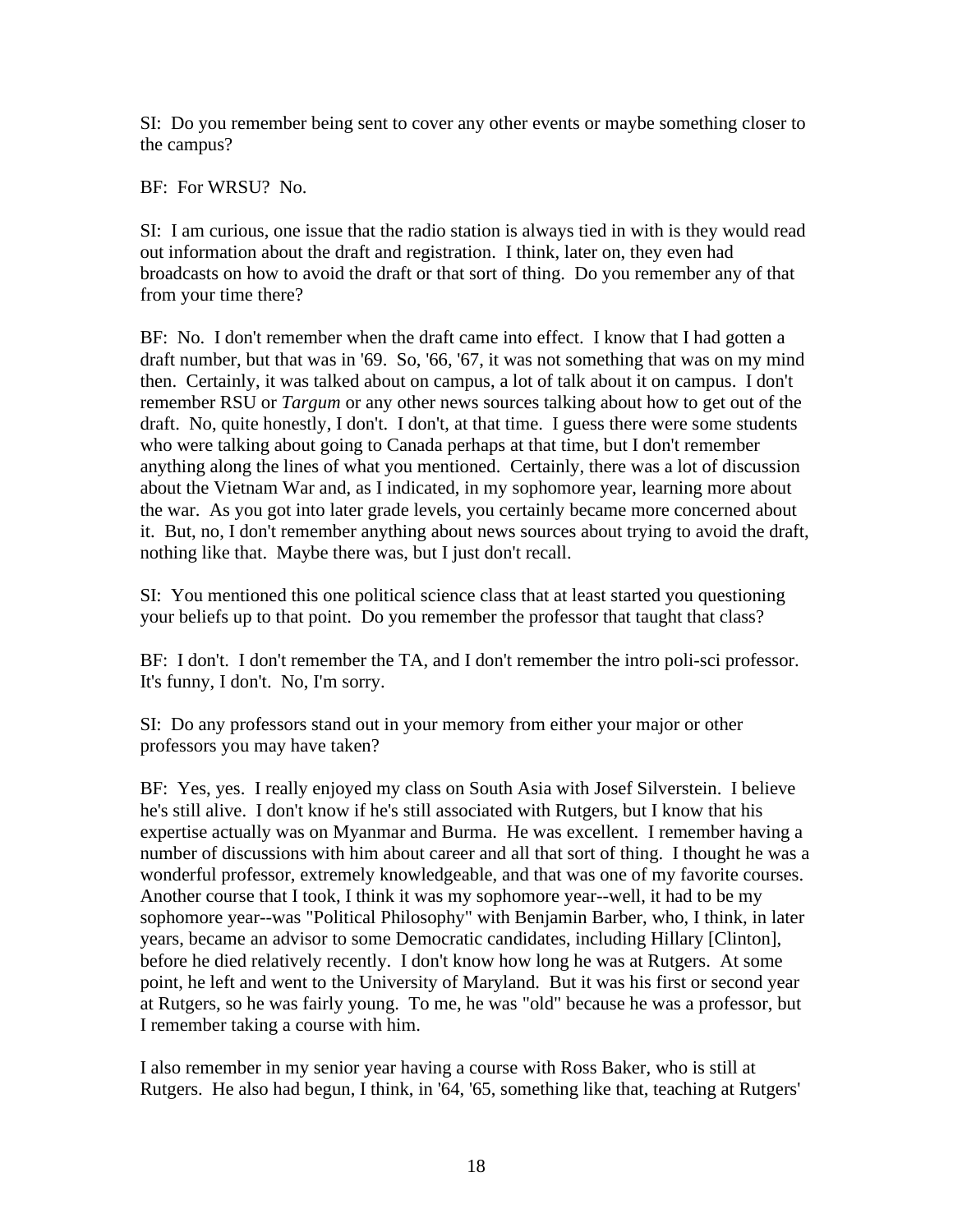poli-sci department, and I enjoyed his class. He was an interesting fellow, a very interesting professor. He made his classes interesting, a lot of discussion in his classes.

One thing that I know about Ross going into 1970 is that when students had taken over Old Queens in the second semester '70, I remember him rushing off from class, saying, "I've got to go talk to the students over at Old Queens." What his role exactly was or whether he tried to be a negotiator with the students, I don't know exactly. I didn't follow up, but that's something that I remember about him. I'll mention that story about Mason Gross later.

[Note: Mr. Fulmer added the following paragraph post-interview.] Recently, I read an article by him in the local Ft. Myers, Fla., newspaper. He wrote about the suffering in the Civil War compared to that caused by the coronavirus. I e-mailed him and he e-mailed me back. It was good to hear from him after all these years.

SI: You said you were in Mettler Hall originally. Where did you live in later years?

BF: Let's see, my goodness, I lived in one of the River Dorms. It's funny. I don't think it was Demarest. Frelinghuysen, maybe it was Frelinghuysen. I think my sophomore year, I lived in Frelinghuysen, yes. I don't have any distinct memories other than my roommate, whom I haven't seen in fifty years.

SI: What other things would you do extracurricular or socially? Were you in any organizations or clubs or that sort of thing?

BF: I hate to disappoint you, but not really. I was involved in some anti-war demonstrations. I wasn't one of the most vocal persons, but I did feel an obligation to march. I remember there was a march, a peaceful march. It may have been down George Street or one of the other streets that runs parallel to George Street to the Douglass College campus, very peaceful anti-war demonstrations. There were rallies. I did, for a short time, belong to--there was an organization called SANE [National Committee for a Sane Nuclear Policy]. It had to do with nuclear disarmament. Students tended to be moderate as opposed to an organization called SDS, Students for a Democratic Society. So, I was involved with SANE a little bit. It's very hard thinking back over fifty years. I just have these bits and spurts of memories of talking to people and other students and being in certain places, but I can't say that I led this or I led that. I think, like most students, I was probably just trying to get my degree and decide what else I was going to do with the rest of my life.

SI: Again, it is really interesting that you had this change in your political view. Would you say by the end of your freshman year, you had the antiwar sentiment, or was it later on?

BF: No, I think it was in the middle-end of my sophomore year. Again, I don't remember what the readings were that we had in my first poli-sci course. There was one book on totalitarianism. Maybe there was something dealing with the Vietnam War that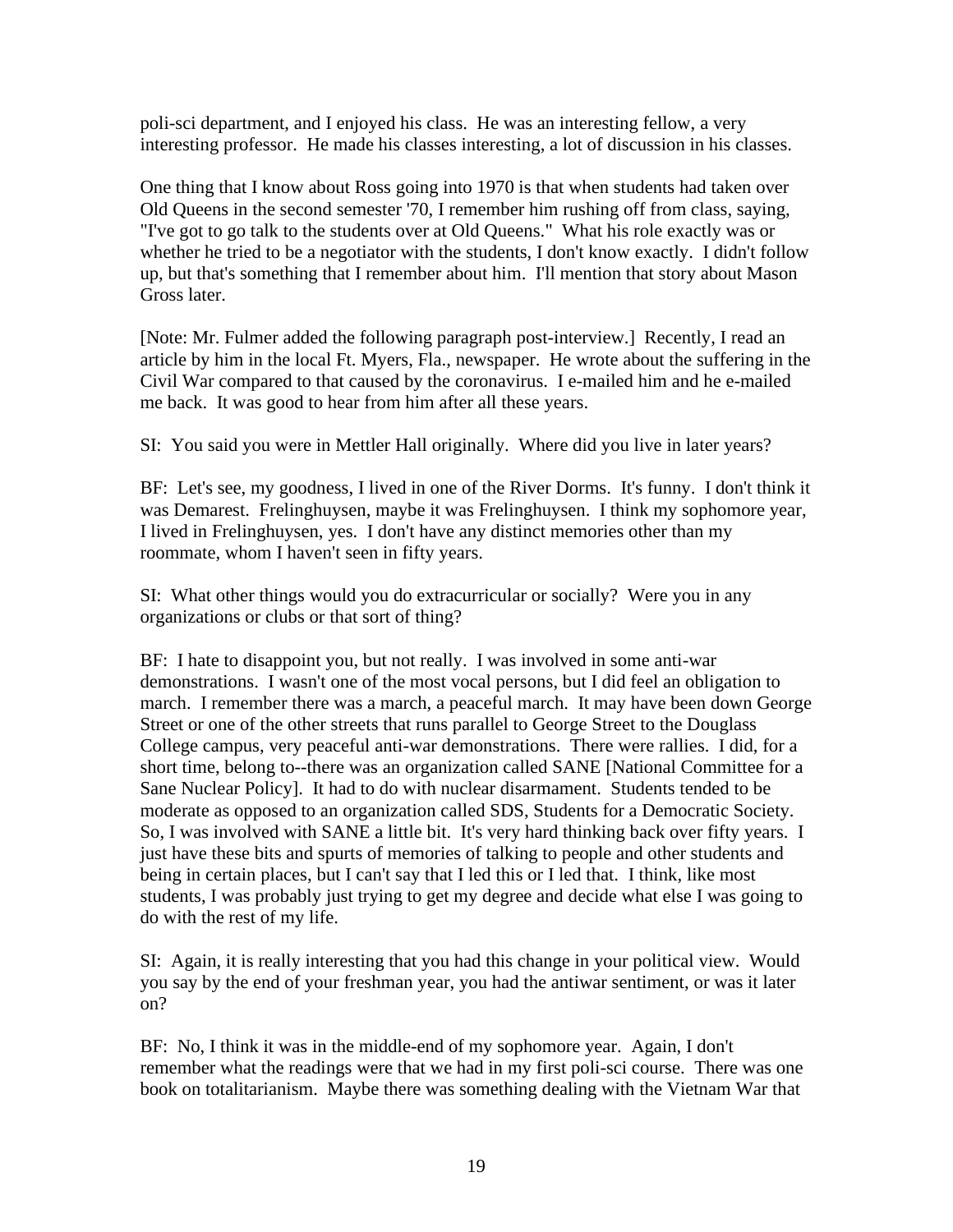was part of my poli-sci readings. It's hard to remember exactly. But I do know that some of what I was reading influenced me and, quite frankly, I'm sure that the graduate student who was a TA in the recitation classes, as they were called, I'm sure that he had a point of view which probably was not well-hidden, and I think I was influenced largely by the anti-war views that were then circulating, as well as general news. The sentiment, I think, of most students, even then, was against the war. There were those who were for the war, but I think they were in the minority. Rutgers did not have, except for one incident, which I'll tell you about, in 1970, Rutgers was not a campus where I think there was very much in the way of violence. I did not experience that. At none of the demonstrations did I see anyone breaking windows or starting fires, with one exception. As I said, I think most students pretty much were interested in what was going on because the war certainly had an impact or could have an impact on their lives, but most of them were like most students anywhere who wanted to get through their classes and graduate.

SI: Running parallel, there was also the Black Student Movement during those years. Do you remember any protests on campus or actions on campus related to that cause?

BF: Yes, I do. I remember that we had had the riots not just in Newark but in other parts of the country in the '60s, so that certainly impacted attitudes with regard to civil rights during my college years. King was tragically assassinated in 1968 and then Robert F. Kennedy. So, that certainly had an effect. I remember that Black students were increasingly vocal while I was at Rutgers with their feeling that there needed to be some, as I recall this--I forget if this is what they called them--some remedial programs for those students who had come from disadvantaged educational backgrounds to help them so that they could do better educationally in college. I think that Rutgers was working with the Black students and faculty and others to try to reform some of the educational system at Rutgers. I remember talking to some Black students about it. There was a student named Gene Robinson, who was a leader of the Black movement, who was a real nice guy, very smart. We had a number of discussions. I really enjoyed talking to him, and I'm sorry I lost touch with him.

There was an attempt to reform the Rutgers curriculum, the Rutgers educational structure; it came out in something called the Susman-Gardner report you may have heard of. Warren Susman and Lloyd Gardner, who's still alive and who I only met about forty some odd years later at a program on the Vietnam War at the Vietnam War Memorial in Holmdel, New Jersey. At any rate, the two of them, who were history professors at Rutgers, created, I remember, a report--I may even have it still somewhere- recommending certain, I believe, structural changes. I don't know what happened to it. I don't know if any of them were accepted, but that gained a lot of interest on campus at the time. [Editor's Note: Warren Susman served as a history professor at Rutgers from 1960 until his death in 1985. In 1968, Susman produced a report entitled *The Reconstruction of an American College*, which came to be known as the "Susman Report" and called for the rethinking of higher education. The oral history of Lloyd Gardner, Professor Emeritus of History at Rutgers, resides in the collection of the Rutgers Oral History Archives.]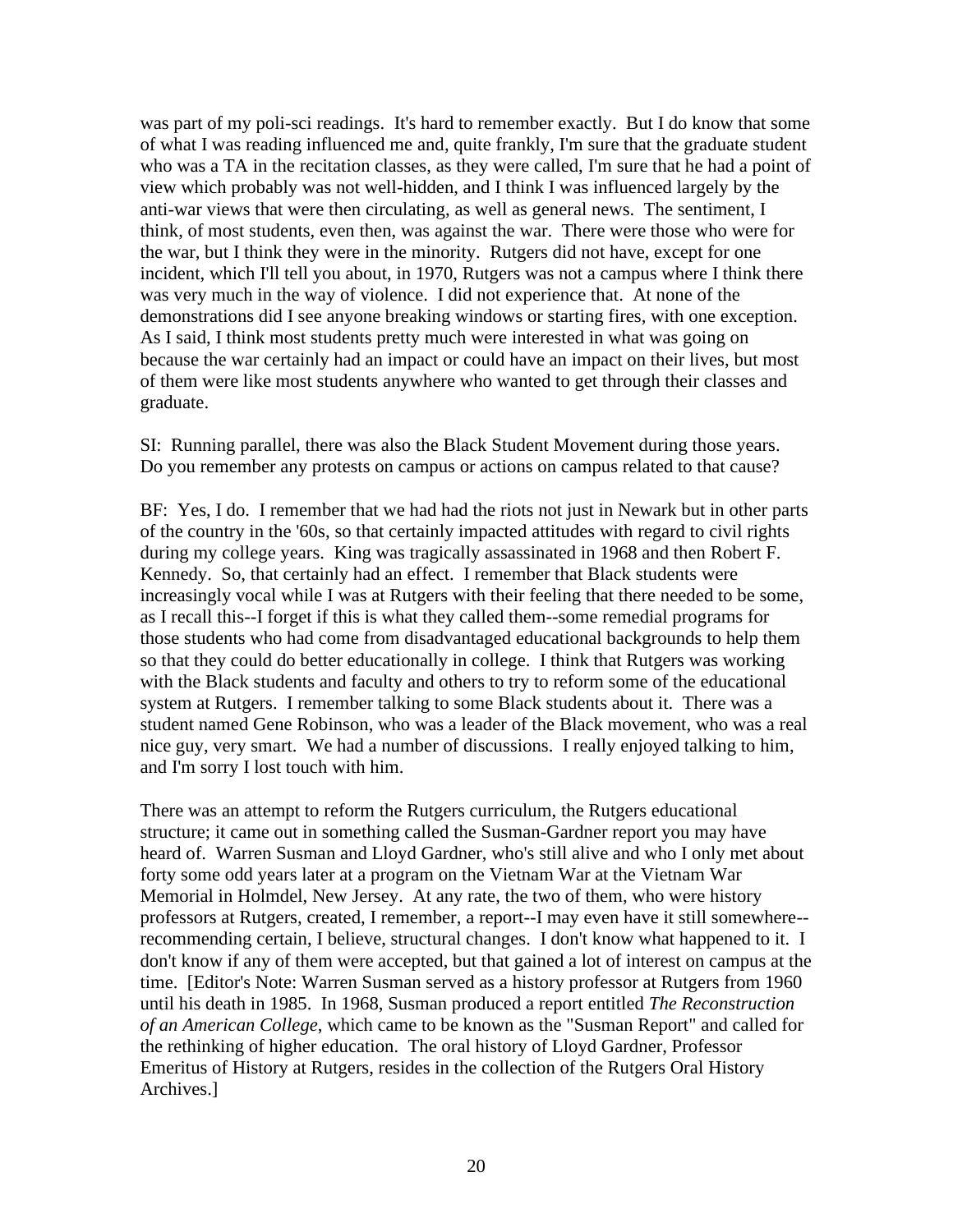SI: How did you run into Gene Robinson?

BF: I don't remember. I honestly don't. Maybe because he was more vocal, I remember that I thought of him as being moderate in terms of maybe others. Maybe "vocal" is not quite a good term, but he was articulate. He was rational. At least, I felt he was. I remember we didn't quite agree, and I don't remember what it was that we didn't agree on, but there was a lot that I agreed with him on. Like I said, aside from having a few discussions, maybe he spoke somewhere, and I went up to him afterwards and engaged him in some discussion, but he made an impression on me, one of my memories.

SI: I am also curious about the summers. What would you do when you weren't on campus?

BF: Let's see, what did I do when I wasn't on campus? Well, I probably spent a good bit of time down the Jersey Shore, like I had done in my high school years earlier. My mother and sisters still took apartments down the shore in Bradley Beach. What did I do? I must have had some job. It's funny, I can't remember exactly. One summer, I did work for some kind of internship program at Rutgers-Newark. What it had to do with? It had to do with--gee, it had to do something with civil rights. Yes, it had to do with something that was politically-oriented. I know some of it involved being at Rutgers-Newark because my mother still lived in Springfield, still had a home in Springfield, which made it easy for me to commute to Newark. But other than that, I'm sorry, I just don't have a clear memory of what transpired.

SI: Were you working at an office, or were you tutoring people?

BF: I wasn't tutoring. When I say an internship, that might not even be the correct word. It was a program. I just know I was working with other students. I know I'm not being very helpful, because it was so long ago. Gee, the students that I worked with, some of them were friends of mine, whom I haven't [been in touch] with for many, many years. I honestly can't recall exactly what I did. I just know that I did something, but I don't recall exactly what it was.

SI: I am thinking maybe a couple more questions, and then we will come back on Thursday and continue. The wind is whipping up here, and I am afraid we are going to lose some stuff. Were you involved in Hillel or any of the Jewish groups or activities on campus?

BF: I did go to some Hillel programs. I was not active in terms of any leadership or anything like that, no, but I did go. There were some programs that they had from time to time. Go ahead.

SI: Do you think there was any kind of prejudice, anti-Semitism at Rutgers at the time?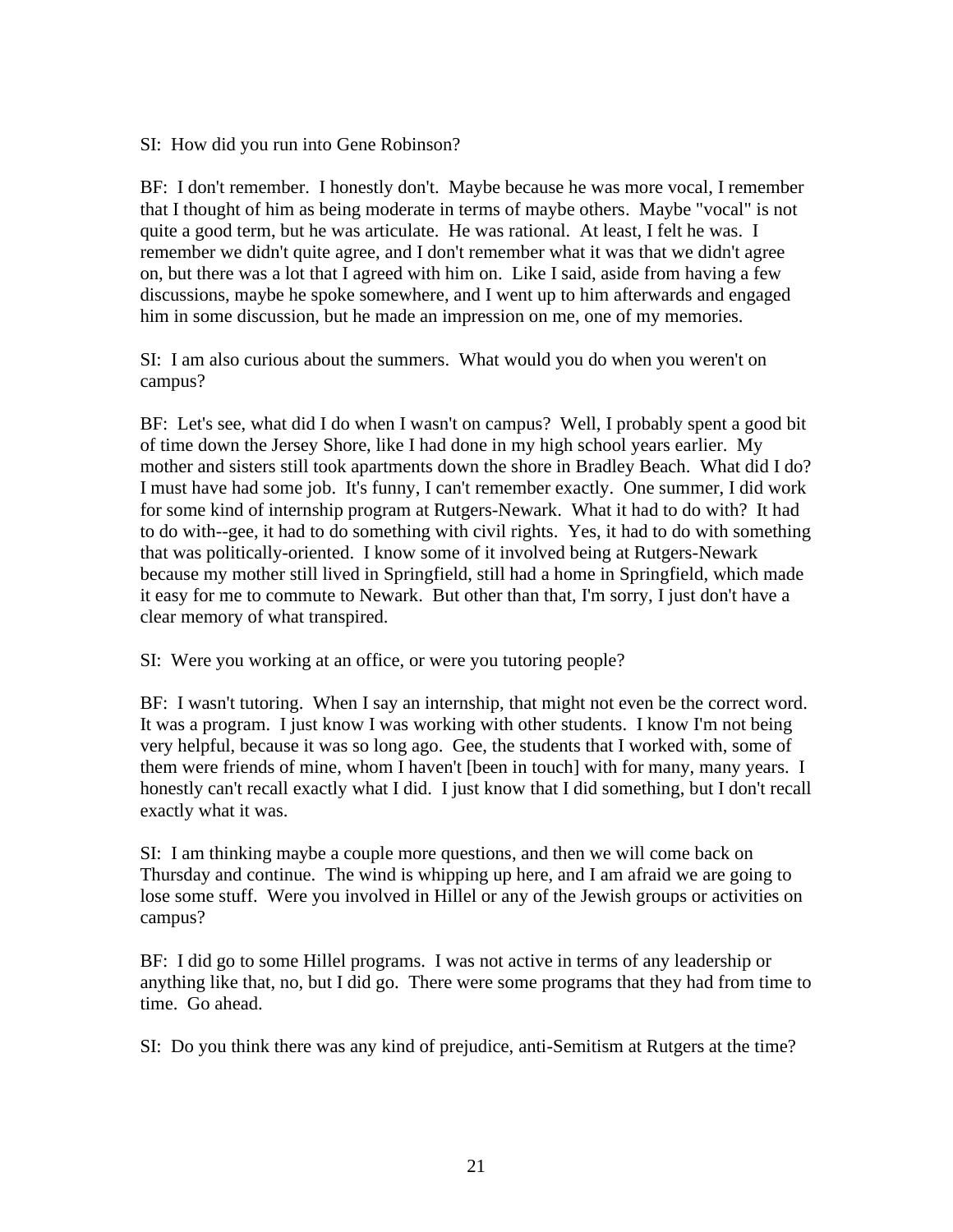BF: I did not experience any. That's really all I can say. No, I don't have any memory of any anti-Semitism. Maybe there was, but nothing that was directed toward me or other Jewish students, as I can recall.

SI: Maybe a final question for this session, and then next time, I want to talk more about the political atmosphere and the last year with the shutdown. Before that year, had you had any contact or interactions with administrators at the university, deans or others on that level?

BF: I would say not. I remember there was a dean of men named Crosby, Howard Crosby, I think, but I didn't have any personal interactions with him. I remember Richard Schlatter was, I think, provost, whom I met many years later with my wife in Yugoslavia in 1972. [Editor's Note: Richard Schlatter, a history professor at Rutgers beginning in 1946, served as the provost and vice president at Rutgers from 1962 to 1971.]

SI: Oh, wow.

BF: I'd be happy to tell you about that. It was short encounter, very pleasant. We were on our honeymoon, by sheer happenstance, but so much of this happens that way. Part of our trip was spent on the Croatian Coast (part of our honeymoon) and we ran into him and his family on a small boat ferry from Dubrovnik to an island for a day trip. I think he may have told us that he was there to speak at a conference.

But, unfortunately, I never got to personally meet Mason Gross, although I certainly heard him speak both at Rutgers College and in law school in Camden, not long before he passed away from cancer. We can talk about that on Thursday if you'd like.

SI: Sure.

BF: As far as the administration, no; maybe I led a dull existence at Rutgers. [laughter]

SI: It was probably better that you didn't have any run-ins.

BF: Well, I observed a lot of interesting things going on. I was involved more, I would say, as probably as an observer and had an interest in subjects, poli-sci subjects and professors I liked who made an impact on me. But, no, I wasn't the leader in demonstrations. I wasn't a leader in any of the clubs, but I did enjoy my four years at Rutgers and then went on to law school and graduated there.

SI: All right.

BF: We can talk more on Thursday.

SI: Yes, I have more questions about Rutgers, and then we will talk about your law school experience and then a little bit about your career afterwards.